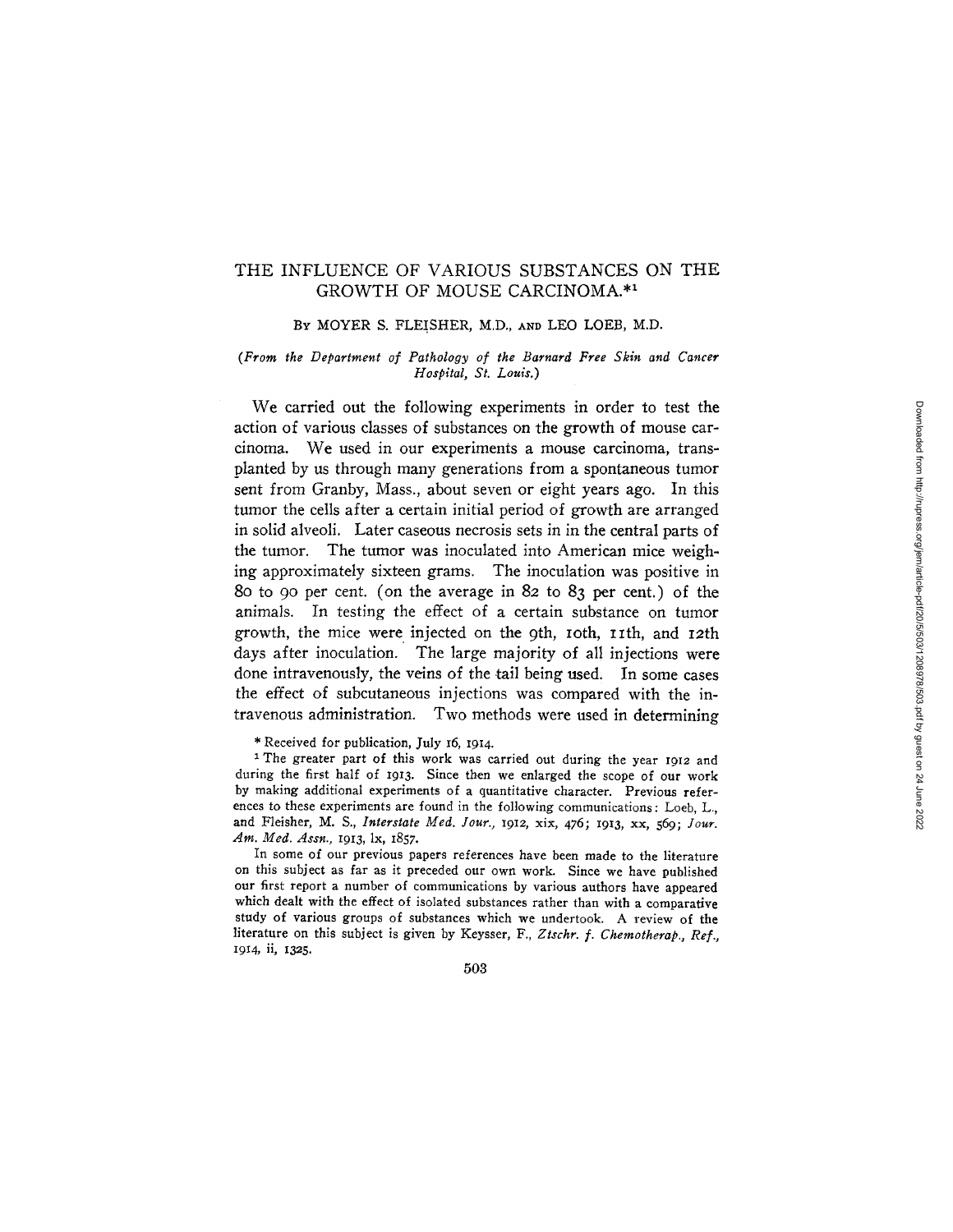the effect of the injections.  $(1)$  On the ninth day after inoculation a drawing of each tumor was made; on the twelfth and thirteenth days another drawing was made. This permitted us to determine with a sufficient degree of certainty whether a tumor had grown very much during this period or whether it had been retarded in its growth. This method was sufficient for determining whether or not a certain substance exerted a decided effect on the tumor growth. The method is inadequate for the determination of finer quantitative differences in the growth of tumors. (2) On the ninth day a drawing of the tumor was made. This drawing was compared with drawings of a series of other tumors of known weight, and thus the approximate weight of the tumor on the ninth day was determined. On the twelfth and thirteenth days further drawings of the tumors were made, and on the thirteenth day the tumors were removed and weighed, either each tumor individually or in smaller groups of tumors whose weight on the ninth day had been determined. On this day the increase in weight expressed in per cent. of the original weight during the period of treatment was ascertained. Before stating the effect of the various substances, it will be necessary to inquire into the degree of accuracy of our methods.

| ,<br>н<br>. . |  |
|---------------|--|
|---------------|--|

| weight.<br>$6,525$ gm.<br>3,545 gm. | Actual weight.<br>5.717 gm. $(+14\%)$<br>3,951 gm. $(-11.4\%)$ | $373\%$<br>17% | 33 $1\%$<br>225% |
|-------------------------------------|----------------------------------------------------------------|----------------|------------------|
|                                     |                                                                |                |                  |
|                                     |                                                                |                |                  |
|                                     |                                                                |                |                  |
| 2,550 gm.                           | 2,575 gm. $($ $>$ 1%)                                          | $26\%$         | 49%              |
| 2.010 gm.                           | 3.377 gm. $(14\%)$                                             | $52\%$         | 216%             |
| 15,530 gm.                          | 15,620 gm.                                                     | $+468\%$       | $-821\%$         |
|                                     |                                                                |                | $-353\%$         |
|                                     |                                                                | $-0.57\%$      | Average $5.8\%$  |

The first step in our second method consists in the calculation of the weight of the tumor on the ninth day on the basis of our drawings with the aid of weighed models. We investigated the accuracy of this determination by first calculating on several occasions the weight of a certain number of tumors nine days old by means of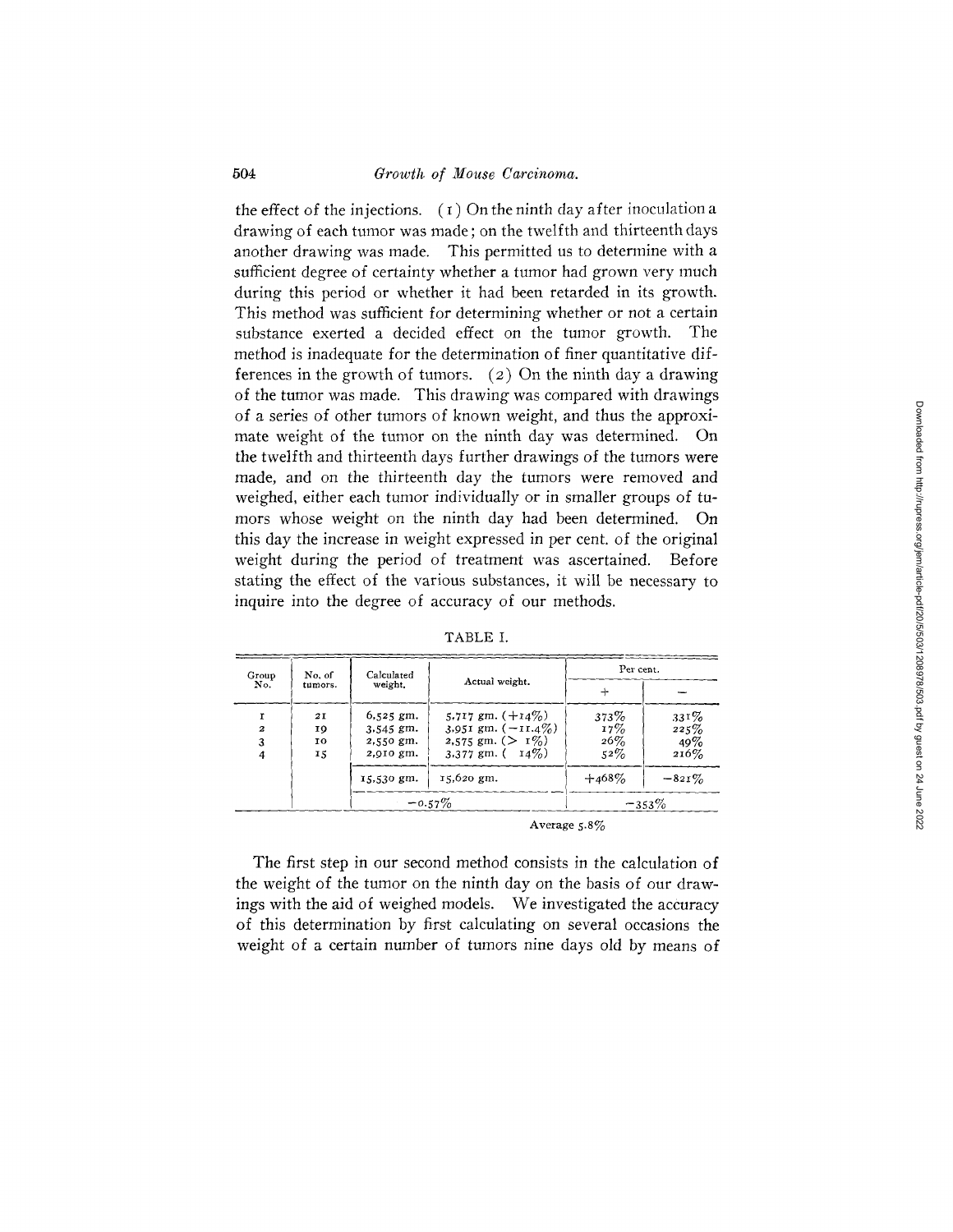drawings and then immediately removing the.tumors and weighing them. We compared the weight of sixty-five tumors obtained first through calculation on the basis of drawings and models and subsequently through actual weighing. We arranged these into four groups according to the period in the course of our experiments at which the tumors were removed; in the first group are put together all those tumors removed in the beginning, at a time when the number of models at our disposal was still relatively small; in the fourth group those removed towards the latter part of our work, when the number of models had increased considerably.

In table I we find in the first column the weight calculated With the aid of drawings and models; in the second column the actual weight as determined with the aid of the balance. There is in the individual groups a maximum deviation of 14 per cent. in both directions, and if we add all the tumors there is found to be a little more than 0.5 per cent. error in the determination of weight by means of drawings and models. If we leave out of consideration the question of weight of the individual tumors and consider merely the means of the errors expressed in percentage of the actual weight, we find that on the average the weight of the individual tumors was underestimated. If we consider the fact that we examined usually two series of tumors at the same time and that therefore the error in both series which we wished to analyze was probably approximately of the same order and that the differences in weight which we produced experimentally were of a considerably higher order than the error of the method, and furthermore that all the experiments we made with this method were confirmatory of each other, we may conclude that the second method used is adequate for our purposes.

The reliability of the first method (palpation) we can test by determining in the same experiments the effect of the treatment by both methods. We first determine the increase in size by palpation and then the increase in weight by the second method. In weighing in a number of experiments each individual tumor, after its relative growth had previously been determined by palpation, and drawing and comparing its size on the thirteenth day with its original size on the ninth day, when the injections were started, we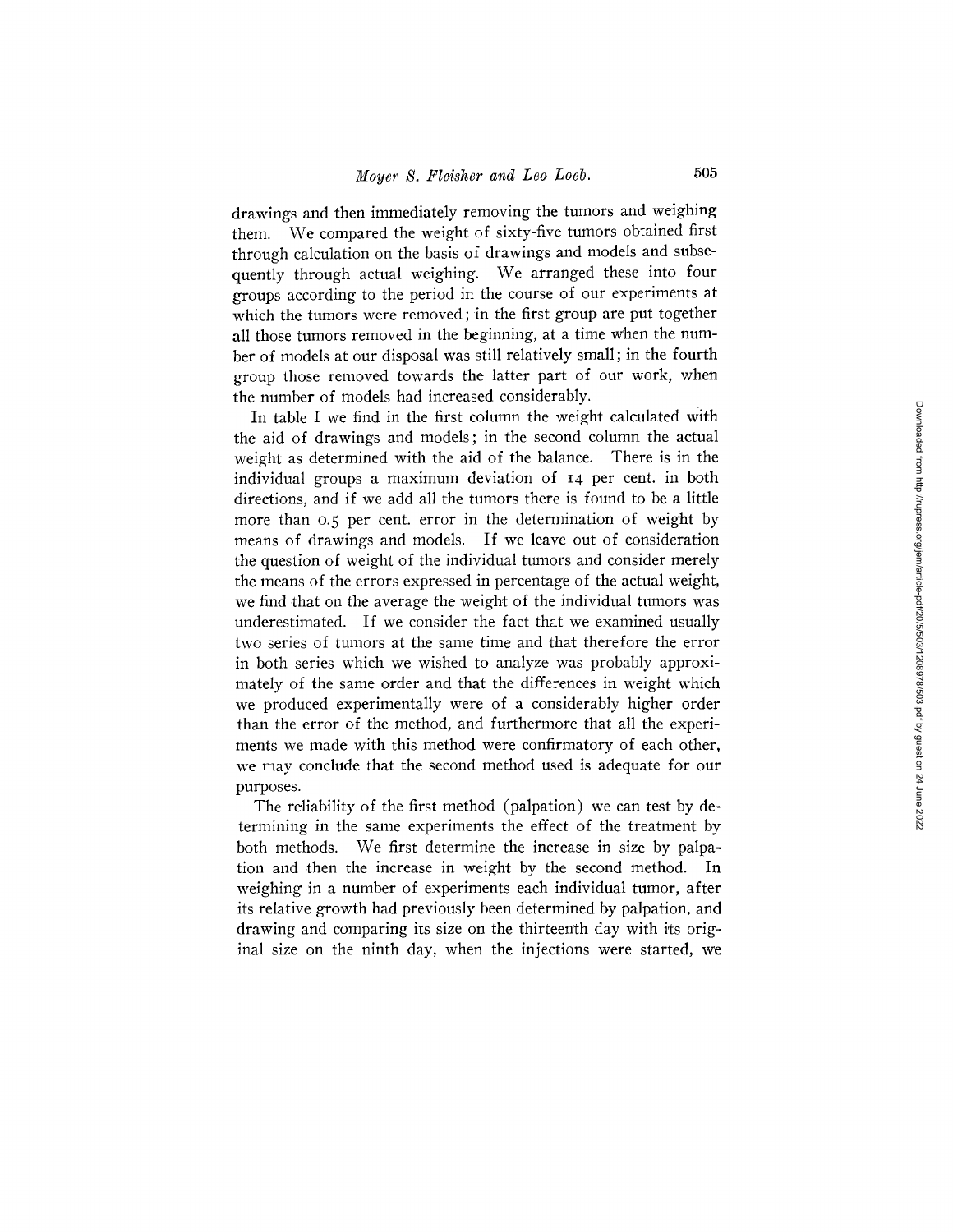could approximately come to a decision as to the accuracy of the first method.

| ο<br>ΛD. |  |
|----------|--|
|          |  |

Comparison of Percentage of Growth of Tumors by Weighing and by Palpation.

| Tumors which by means of palpation had been diagnosed as | retarded in growth. |                                                     | Tumors which by means of<br>palpation had been diag-<br>nosed as growing normally. |                                                                   |  |  |
|----------------------------------------------------------|---------------------|-----------------------------------------------------|------------------------------------------------------------------------------------|-------------------------------------------------------------------|--|--|
|                                                          | No. of mice.        | Per cent. of growth<br>(found through<br>weighing). | No. of mice.                                                                       | Per cent. of growth<br>(found through<br>weighing).               |  |  |
|                                                          |                     | Series AII.                                         |                                                                                    |                                                                   |  |  |
| Colloidal copper controls                                | 2I                  | 26%                                                 | 14                                                                                 | $70\%$<br>In two cases we were uncer-<br>tain, and both gave less |  |  |
| Immunized mice                                           | 3                   | $3\%$                                               | 17                                                                                 | than the average growth.<br>$102\%$                               |  |  |
|                                                          |                     |                                                     |                                                                                    |                                                                   |  |  |
|                                                          |                     | Series C II.                                        |                                                                                    |                                                                   |  |  |
| Normal uninjected controls                               |                     |                                                     |                                                                                    |                                                                   |  |  |
| Class $d \ldots \ldots \ldots \ldots$                    |                     | 47%                                                 | TI.                                                                                | 203%                                                              |  |  |
|                                                          |                     | In two cases we were uncertain                      |                                                                                    |                                                                   |  |  |
|                                                          |                     | whether retarded or not                             |                                                                                    |                                                                   |  |  |
| Class $f$                                                | 7                   | 134%                                                | 28                                                                                 | 294%                                                              |  |  |
|                                                          |                     | In five cases we were uncertain                     |                                                                                    |                                                                   |  |  |
|                                                          |                     | whether retarded or not                             |                                                                                    |                                                                   |  |  |
| Mice injected with casein                                |                     |                                                     |                                                                                    |                                                                   |  |  |
| $Class a \dots \dots \dots \dots \dots$                  | 13                  | $33\%$                                              | 10                                                                                 | 97%                                                               |  |  |
| Class $c$                                                | 8                   | 56%                                                 | 8                                                                                  | 163%                                                              |  |  |
| Class $d \dots \dots \dots \dots$                        | 6                   | 117%                                                | 4                                                                                  | 236%                                                              |  |  |
| $Class f$                                                | 3                   | 135%                                                | $\boldsymbol{4}$                                                                   | 291 $\%$                                                          |  |  |
| Mice injected with aurol                                 |                     |                                                     |                                                                                    |                                                                   |  |  |
| Class $a_1, a_2, a_3, a_4, a_5, a_6$                     | 12                  | 68%                                                 | <b>TT</b>                                                                          | 132%                                                              |  |  |
| Class $c_1, \ldots, c_n, \ldots, c_n$                    | 4                   | 12%                                                 | 9                                                                                  | 108%                                                              |  |  |
| Class $d_1, \ldots, d_n, \ldots, d_n$                    | 3                   | $-84%$                                              | 8                                                                                  | 202%                                                              |  |  |
| $Class f \dots $                                         | 2                   | $-54%$                                              | I                                                                                  | 217%                                                              |  |  |

Table II gives the results of these comparisons. We separated in each group those tumors which by palpation were found to show retarded growth from those showing normal growth, and determined in each the average increase in weight. The differences in actual weight between the two kinds of tumors are marked; and the results obtained by both methods agree, if we consider the various groups of tumors. In individual tumors there may occasionally be found a wrong diagnosis made by means of the first method.

In almost all cases the differences in actual weight between the tumors diagnosed as retarded in growth and growing normally are

506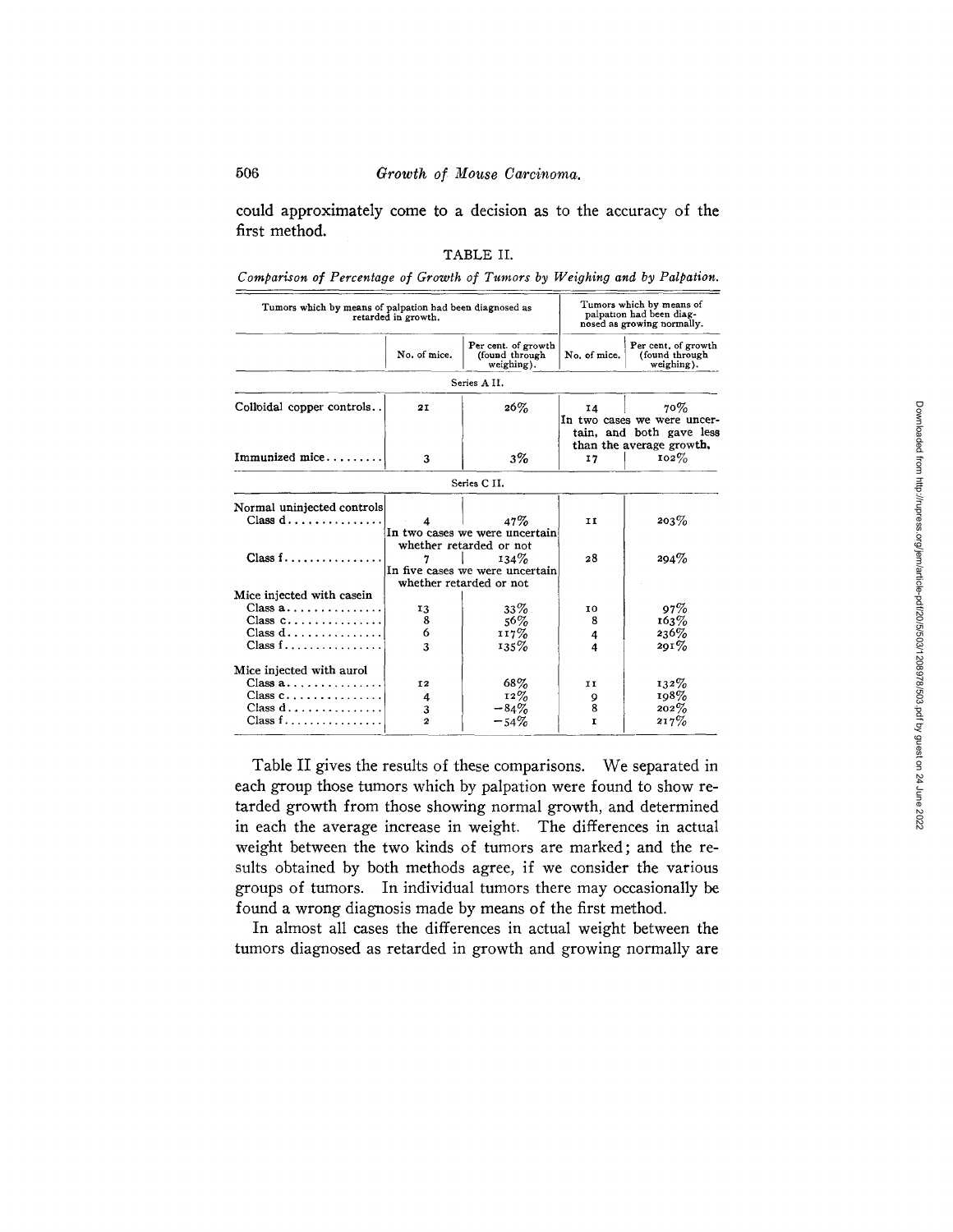more than IOO per cent. We have to consider that we must in each case compare tumors of the same class, inasmuch as tumors grow, as a rule, more rapidly from the ninth to the thirteenth day, the smaller they were on the ninth day; therefore, the tumors of class f grow more rapidly than tumors of class d; tumors of class d grow more rapidly than tumors of class c, and tumors of class c grow more rapidly than tumors of class a; and that therefore in class f a relative increase is regarded as retarded growth which in class a would have been considered as marked growth.

In other experiments we did not weigh each individual tumor, but certain groups of tumors, those tumors being in each case grouped together which had a similar weight on the ninth day. In this case we could less definitely determine how far the results obtained by both methods agreed, but, as far as could be judged, the results agreed fairly well.

In order to eliminate as much as possible the subjective factor in the first method, two persons made in a certain number of cases parallel experiments, using palpation and drawing as a means of determining the growth of the tumors; both persons arrived independently at the same conclusions. Furthermore, as far as the principal problems are concerned, we used both methods and the resuits obtained by both methods were on the whole confirmatory of each other. We may therefore conclude that the first method is sufficiently accurate to permit us to determine in a general, but not in an exact, quantitative way, whether or not a certain experimental interference had a retarding influence on the tumor growth. In a number of our earlier experiments we used, however, the first method exclusively, and we shall distinguish between results obtained by both methods and those obtained only by the first method.

We examined by these methods and within the time interval stated the action of various classes of substances, distilled water, a number of inorganic salts, a number of inorganic colloidal substances, various organic colloidal and non-colloidal substances, and especially hirudin alone and in combination with some other substances. We limited the treatment in the large majority of cases to four intravenous injections given on four consecutive days, because it was necessary to treat all animals in a comparable way. In ex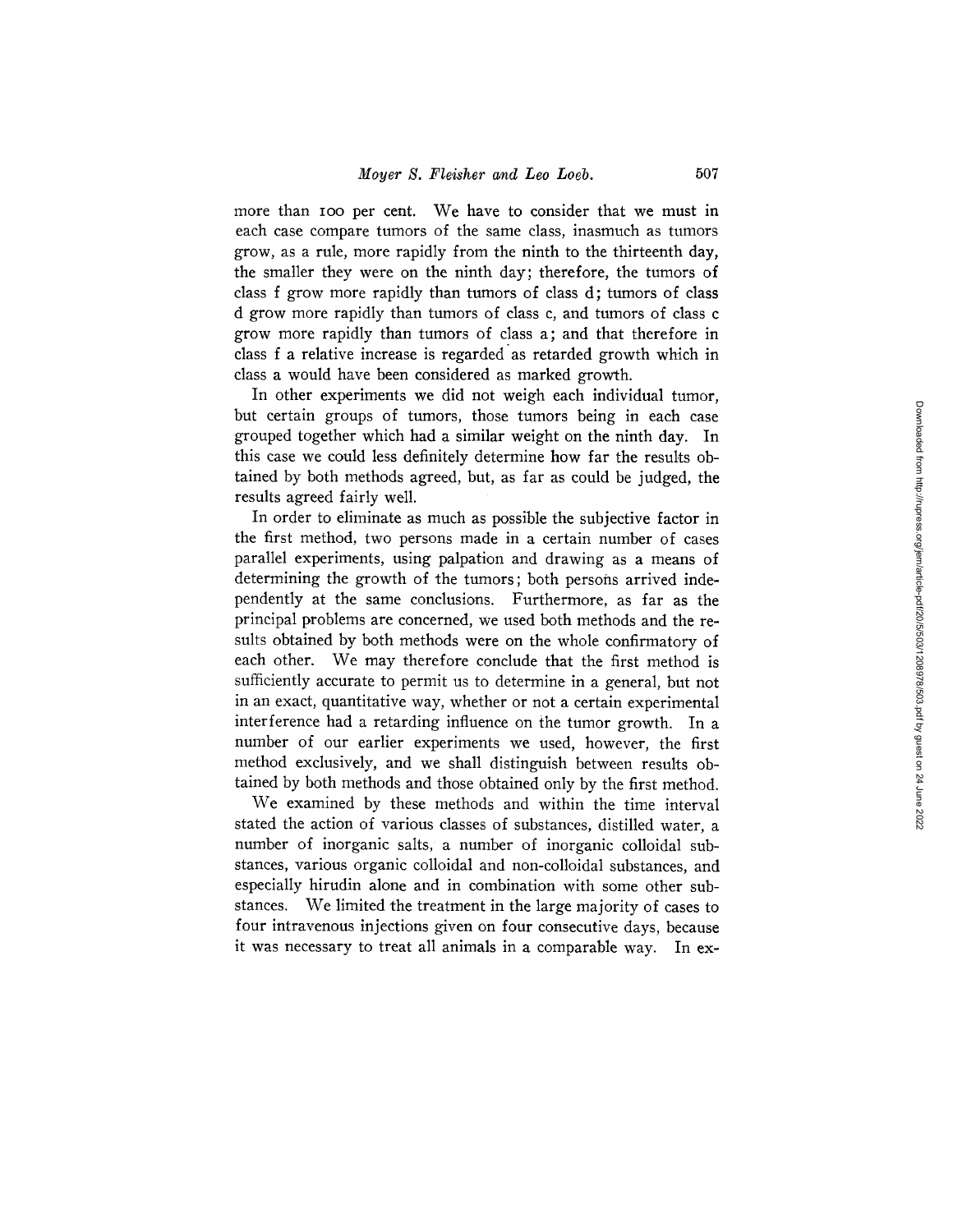periments on which we shall report in a further communication the four intravenous injections were preceded by a preliminary set of four intravenous injections. It is often difficult to give more than eight intravenous injections to a mouse, and we used, therefore, four injections as the standard for comparison.

In tables III, IV, V, and VI, those of our experiments in which the first method was used are grouped together. We determined first the lethal dose of each substance to be used. The quantity given varied somewhat in the case of the different substances. It was sometimes half the lethal dose, occasionally less, and in the majority of the cases somewhat more than one half the lethal dose. In the second column of our tables the lethal doses are represented, in the third column the dose given in our experiments. The fourth column gives the coefficient of safety; namely, the relation between the lethal and experimental dose. We used two criteria in judging the action of the various substances.

(I) One day after the first injection we examined the tumors, making incisions into them. Some substances exerted a distinct effect on the tumor after one injection. In columns 5 to 9 we gave the result in cases in which these examinations were made. Such examinations one day after the injection were not made in all the substances. We called *"much* affected" tumors those in which on the tenth day a large part of the growth was found to be necrotic and softened and sometimes hemorrhagic in the central portion. Some living tumor tissue may still be found in the periphery. In tumors which are designated as "partly affected" there is still a slight softening in the center of the tumor, but at least one half of the peripheral portion is not affected. In tumors "slightly affected" there is a very small area of softening\_in the central portion of the tumor, but most of the tumor appears normal.

(2) In columns IO, II, and i2, we give the result of the effect of four injections on tumor growth, the figures showing the number of tumor mice observed. "Retarded growth" shows those tumors which grew distinctly less than the average tumor of a certain size. A certain number of tumors became distinctly smaller under the influence of the treatment. They are marked "retrogressing." It happens, of course, occasionally that a tumor retrogresses spon-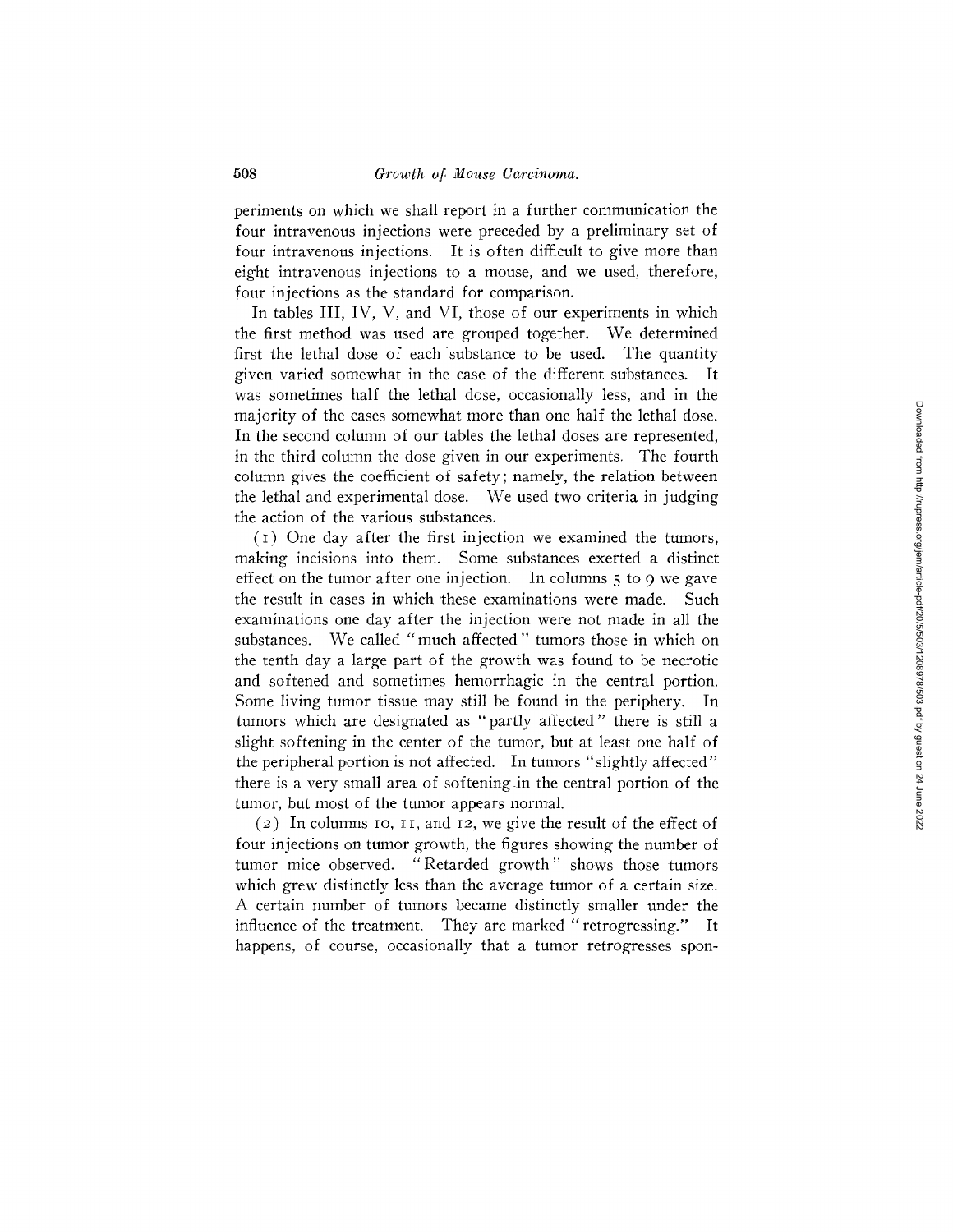taneously, especially a tumor of small size; but this is on the whole not a usual occurrence. Only those mice were considered which lived through the whole period of the experiment, while those, for instance, which died on the fourth day were not included.

A number of the substances were obtained from manufacturers; others were prepared in our laboratory by Professor E. H. Keiser. Colloidal copper and platinum were prepared in accordance with Bredig's method.<sup>2</sup> Various organic substances were prepared according to the ordinary methods of biological chemistry.<sup>3</sup>

If we now consider the results in table III, we find that intravenous injection of distilled water did not retard the growth of tumors, neither did one injection cause any noticeable changes in the tumors. Two sulphur preparations (milk of sulphur, and hydrochloric acid plus sodium thiosulphate) were examined after one injection. No effect was noted. Various inorganic salts (copper nitrate, copper ammonium sulphate, mercury bichloride, gold sodium chloride (Merck), sodium tartrate, lanthanum nitrate) did not show any

2 Some other substances were prepared in the following manner :

- *Copper Casein B.*--Add a concentrated solution of CuSO<sub>4</sub> to an equal amount of a saturated solution of casein (dissolved in NaOH). Dissolve the precipitate in NH40H and precipitate with absolute alcohol.
- *Copper Casein C.*--Dissolve copper tartrate in NaOH and add to an equal quantity of saturated casein solution (dissolved in NaOH). Precipitate in absolute alcohol.
- $H_2S+NaNO_2$ .--Pass  $H_2S$  through a moderately strong NaNO<sub>2</sub> solution; this gives a yellow precipitate. Dilute with  $H_2O$ . After standing for twentyfour hours the precipitate is dissolved.
- *Sulphur.--Colloidal* (chemically prepared). Heat flowers of sulphur with NaOH and a little water; boil and pass steam through a condenser. This gives a milky liquid with slight reddish color.
- *Selenium.--Colloidal* (chemically prepared). Dissolve the selenium by boiling with concentrated  $HNO<sub>8</sub>$ , and evaporate this to dryness. Heat and sublime the SeO<sub>2</sub>. Dissolve the crystals in H<sub>2</sub>O and then run in H<sub>2</sub>S. This gives an orange colored liquid.
- *Casein and Sulphur.--Dissolve* IO gm. of casein (purified) in 600 c.e. of distilled water to which 20 c.c. of normal NaOH have been added. Pass a stream of H2S through this for from twelve to twenty-four hours, until saturated with  $H<sub>2</sub>S$ . This gives an acid reaction to litmus. Then draw air through until the  $H<sub>2</sub>S$  is no longer perceptible.

<sup>3</sup> Protamin was prepared according to Kossel's method from dried salmon milt, which we obtained through the kindness of Professor Alonzo E. Taylor, of the University of Pennsylvania.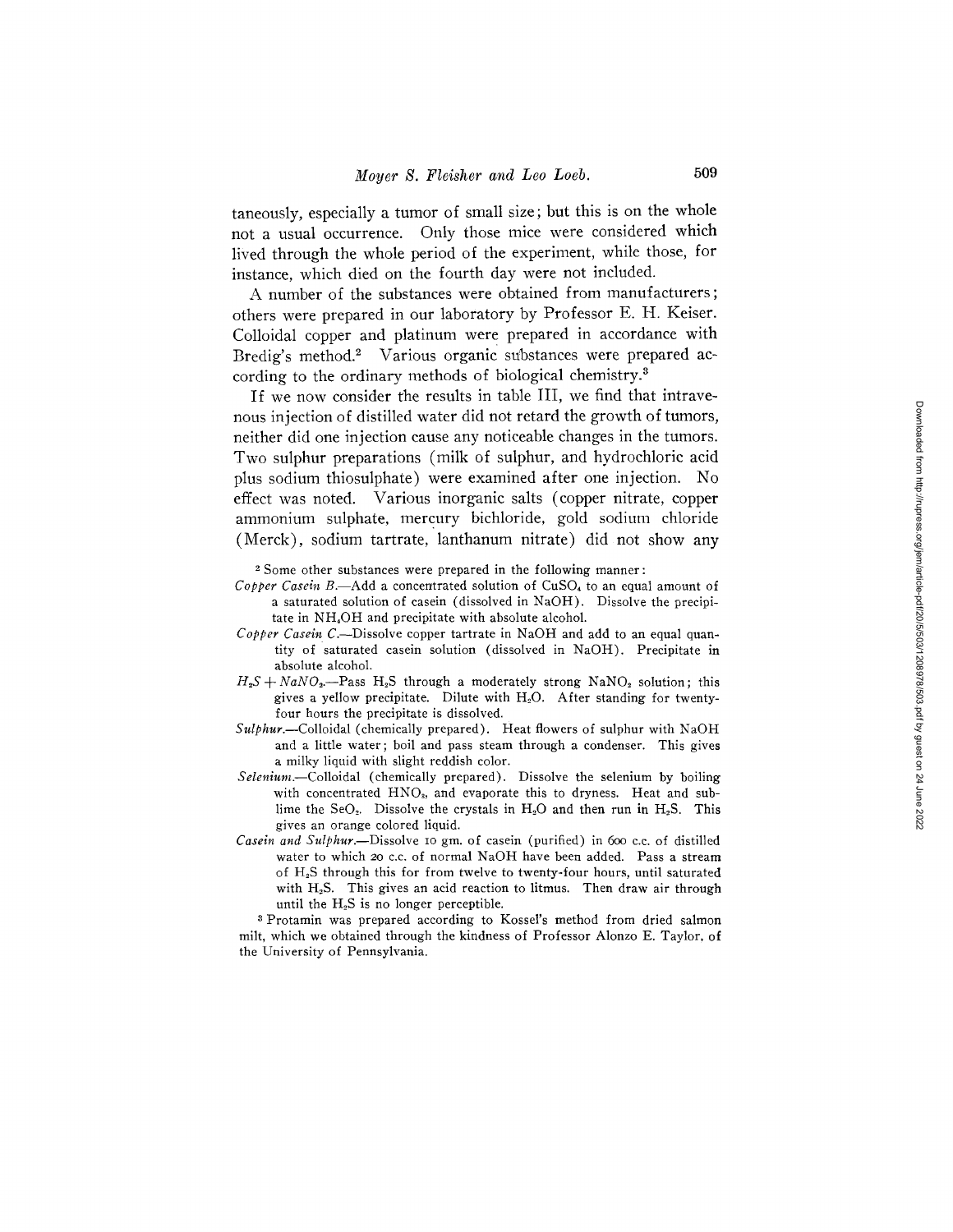510

 $\equiv$ 

|                                                    |                 |                          | Coefficient                                  |                  |        | One injection.                   |        |                         | Several in-<br>jections. |                   |
|----------------------------------------------------|-----------------|--------------------------|----------------------------------------------|------------------|--------|----------------------------------|--------|-------------------------|--------------------------|-------------------|
| Substance.                                         | Lethal<br>dose. | Usual dose.              | of safety.<br>Lethal<br>dose:<br>usual dose. | affected<br>Much | Partly | affected<br>Slightly<br>affected | Normal | Retarded<br>growth.     | guessing<br>Retro-       | Normal<br>growth. |
| Copper nitrate $m/250$<br>Copper ammonium sulphate | $0.6$ c.c.      | $0.4$ C.C.               | x: 0.66                                      |                  |        |                                  |        | $\overline{\mathbf{z}}$ |                          | 25                |
| $0.7\%$                                            |                 | $0.3$ C.C.<br>$0.21$ mg. |                                              |                  |        |                                  |        | $\mathbf{I}$            |                          | IΟ                |
| Mercury bichloride $m/400$                         | $0.4$ c.c.      | $0.25$ C.C.              | 1:0.62                                       |                  |        |                                  |        |                         |                          | 5                 |
| Lanthanum nitrate                                  | 4.0 mg.         | $2.5$ mg.                | 1:0.62                                       |                  |        |                                  |        |                         |                          | 3                 |
| Sodium tartrate $3\frac{1}{2}\%$                   | 0.5 C.          | $0.4 \, C.C.$            |                                              |                  |        |                                  |        |                         |                          |                   |
|                                                    | 17.0 mg.        | 14.0 mg.                 | t:0.8                                        |                  |        |                                  |        |                         |                          | 15                |
| Gold potassium cyanide                             |                 |                          |                                              |                  |        |                                  |        |                         |                          |                   |
| $(Merck) \ldots \ldots \ldots \ldots$              | $0.15$ mg.      | $0.05 \, \text{mg}$ .    | I: 0.33                                      |                  |        |                                  |        | 5                       |                          | 17                |
| Gold sodium chloride                               |                 |                          |                                              |                  |        |                                  |        |                         |                          |                   |
| $(Merck) \ldots \ldots \ldots$                     | $0.8$ mg.       | $0.4$ mg.                | I: 0.5                                       |                  |        |                                  |        | 1                       |                          | 20                |
| Distilled water                                    |                 | 1.0 C.C.                 |                                              |                  |        |                                  | 3      | 2                       |                          | IQ                |
| Milk of sulphur                                    | 0.75 c.c.       | $0.37$ mg.               | $I: 0.5 -$                                   |                  |        |                                  |        |                         |                          |                   |
|                                                    |                 | $0.16$ c.c.              | 0.25                                         |                  |        |                                  | 3      |                         |                          |                   |
| Hydrochloric acid $+$ sodium                       |                 |                          |                                              |                  |        |                                  |        |                         |                          |                   |
| thiosulphate $\dots \dots$                         | 0.75 c.c.       |                          | 0.5 mg. $\vert$ 1 : 0.66-                    |                  |        |                                  |        |                         |                          |                   |
|                                                    |                 | $0.25$ c.c.              | 0.33                                         |                  |        |                                  |        |                         |                          |                   |

TABLE III.

|            |                                                                                                                                                 | TABLE IV. |  |
|------------|-------------------------------------------------------------------------------------------------------------------------------------------------|-----------|--|
|            |                                                                                                                                                 |           |  |
| Substance. | Lethal dose. Usual dose. $\begin{bmatrix} Coefficient \\ of safety. \\ Lethal dose: \begin{bmatrix} a & b \\ b & d \end{bmatrix} \end{bmatrix}$ |           |  |

|                                                                      |                   |             | Coefficient                                                                                                                                                                                                                                                                                                               |                |                   | One injection. |              |              | tions.         | Several injec-                                                         |
|----------------------------------------------------------------------|-------------------|-------------|---------------------------------------------------------------------------------------------------------------------------------------------------------------------------------------------------------------------------------------------------------------------------------------------------------------------------|----------------|-------------------|----------------|--------------|--------------|----------------|------------------------------------------------------------------------|
| Substance.                                                           | Lethal dose.      | Usual dose. | Common<br>Lethal dose:<br>Lethal dose:<br>usual dose:<br>$\begin{bmatrix} 1 & 1 & 1 \\ 1 & 1 & 1 \\ 1 & 1 & 1 \\ 1 & 1 & 1 \\ 1 & 1 & 1 \\ 1 & 1 & 1 \\ 1 & 1 & 1 \\ 1 & 1 & 1 \\ 1 & 1 & 1 \\ 1 & 1 & 1 \\ 1 & 1 & 1 \\ 1 & 1 & 1 \\ 1 & 1 & 1 \\ 1 & 1 & 1 \\ 1 & 1 & 1 \\ 1 & 1 & 1 \\ 1 & 1 & 1 \\ 1 & 1 & 1 \\ 1 & $ | $(\mathbf{r})$ | $\left( 2\right)$ | $\overline{3}$ | Normal.      |              |                | Retarded<br>Rowth<br>Retro-<br>Rossing,<br>Normal<br>Normal<br>growth. |
| $\text{Colloidal copper}\dots\dots\dots$<br>Colloidal copper hydrate | 2.5 c.c. $+$      | $I$ c.c.    | $I: 0.4-$                                                                                                                                                                                                                                                                                                                 |                |                   | T.             |              | I8 371       |                | 277                                                                    |
| $(Mulford)$<br>Colloidal copper (Heyden)                             | 0.1 c.c.          | 0.05 c.c.   | 1:0.5                                                                                                                                                                                                                                                                                                                     |                |                   |                |              | $\mathbf{2}$ | $\mathbf{r}$   | 20                                                                     |
| $0.3\%$                                                              | $ 0.7 - 0.4$ c.c. | $0.25$ c.c. |                                                                                                                                                                                                                                                                                                                           |                |                   |                |              |              |                |                                                                        |
|                                                                      | $2.I-I.2$ mg.     | $0.75$ mg.  | $I: 0.35 -$<br>0.62                                                                                                                                                                                                                                                                                                       | 15             |                   | I.             | $\mathbf{z}$ | ΙO           |                | 4                                                                      |
| Colloidal platinum  2.5 c.c. $+$  <br>Colloidal sulphur (electro-    |                   | 1.0 c.c.    | $I: 0.4-$                                                                                                                                                                                                                                                                                                                 |                |                   |                |              | 12           |                | 3                                                                      |
| $1$ ytic)<br>Colloidal sulphur (chem-                                |                   | 1.0 c.c.    |                                                                                                                                                                                                                                                                                                                           |                |                   |                |              | 3            |                | 7                                                                      |
| $ical)$<br>Colloidal selenium (Mul-                                  |                   | 1.0 c.c.    |                                                                                                                                                                                                                                                                                                                           |                |                   |                |              |              |                | IO.                                                                    |
| $ford)$                                                              | 0.1 c.c.          |             |                                                                                                                                                                                                                                                                                                                           |                |                   |                |              |              |                |                                                                        |
|                                                                      | $0.025$ C.C.      |             | $ 0.0125$ C.C. $ 1:0.125-$<br>0.5                                                                                                                                                                                                                                                                                         |                |                   |                |              | 6            |                | 15                                                                     |
| Colloidal selenium<br>$($ <sub>Dre-</sub> $ $                        |                   |             |                                                                                                                                                                                                                                                                                                                           |                |                   |                |              |              |                |                                                                        |
| pared by us chemically).                                             |                   | 1.0 c.c.    |                                                                                                                                                                                                                                                                                                                           |                |                   |                |              |              |                | IJ                                                                     |
| Aurol (Hille) 15 $\% \ldots \ldots$ .                                | 0.7 c.c.          | $0.5$ c.c.  | 1:0.72                                                                                                                                                                                                                                                                                                                    |                |                   |                |              | 14           | $\overline{7}$ | 29                                                                     |
| $\text{Copper case}$ in A                                            | 1.2 mg.           | $1.0$ mg.   | I: 0.83                                                                                                                                                                                                                                                                                                                   |                |                   |                |              |              |                | 3                                                                      |
| $\text{Copper case}$ in $\text{B} \ldots \ldots$                     | 1.2 mg.           | 1.0 mg.     | 1:0.83                                                                                                                                                                                                                                                                                                                    |                |                   |                |              |              |                | 9                                                                      |
| Copper casein C.                                                     | 12 mg.            | 10.0 mg.    | 1:0.83                                                                                                                                                                                                                                                                                                                    |                |                   |                |              | II           |                |                                                                        |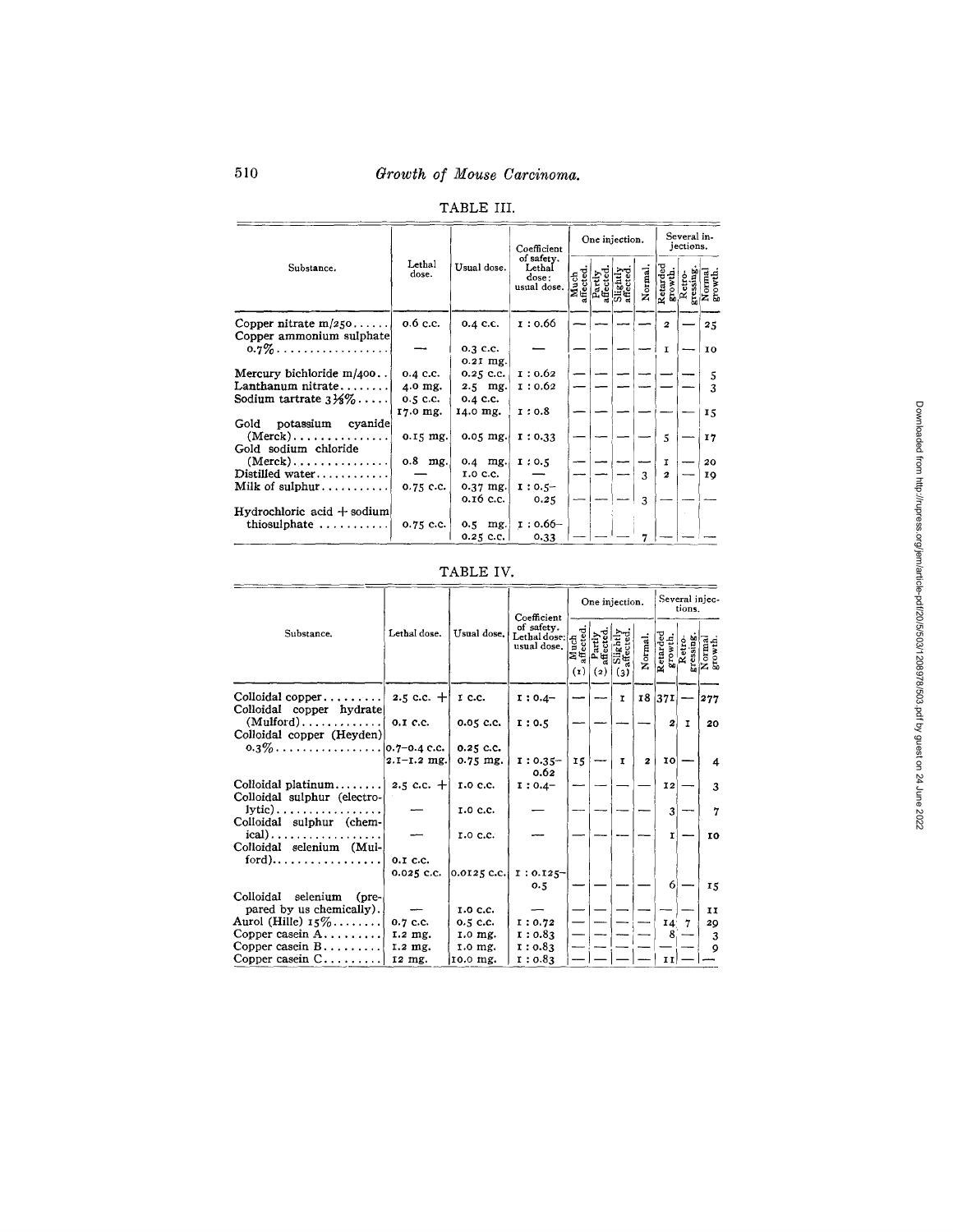noticeable inhibiting effect on tumor growth. Although the number of tumor mice treated was not great in the case of each individual substance, the number is sufficiently large (eighty-three) if we add animals used in the various experiments. We may therefore conclude that inorganic salts injected under the conditions of our experiments had not a sufficiently marked retarding influence on tumor growth to be accessible to determination by our first method. This does not exclude the possibility that through our second method a slight influence might be found. Only in the case of gold potassium cyanide was there possibly a slightly retarding influence present, but if present at all, it certainly was not marked.

In table IV some inorganic colloidal substances and combinations between copper and casein are considered. Besides the colloidal copper prepared by us electrolytically in accordance with Bredig's method we used a preparation of colloidal copper made by the H.K. Mulford Company, and one by Heyden (Dresden). The exact composition of these two preparations is not known to us. Colloidal platinum we prepared ourselves in accordance with Bredig's method. Colloidal sulphur we prepared either chemically or by the electrolytic method of Svedberg. Aurol (Hille) is a preparation of colloidal gold which was sent us by the Vitochemical Laboratories, Chicago.<sup>4</sup> Professor Keiser prepared several combinations of copper and casein (B and C).

The results are as follows: Colloidal copper prepared electrolytically, colloidal copper (Heyden), colloidal platinum, aurol (Hille), and two of the copper casein preparations had a distinct retarding influence on tumor growth; while the colloidal copper hydrate (Mulford), colloidal sulphur prepared chemically, colloidal selenium prepared by us chemically, and one copper casein preparation (B) were without decided influence. It is possible that the copper casein preparation B had undergone secondary changes at the time we used it and that this fact may account for the negative results. In the case of the electrolytically prepared sulphur and colloidal selenium (Mu!ford) there was perhaps a slight effect present, but it was certainly not marked. It is possible that small quantities of colloidal

4 The H. K. Mulford Co. and the Vitochemical Laboratories kindly put their preparations at our disposal for experimental purposes.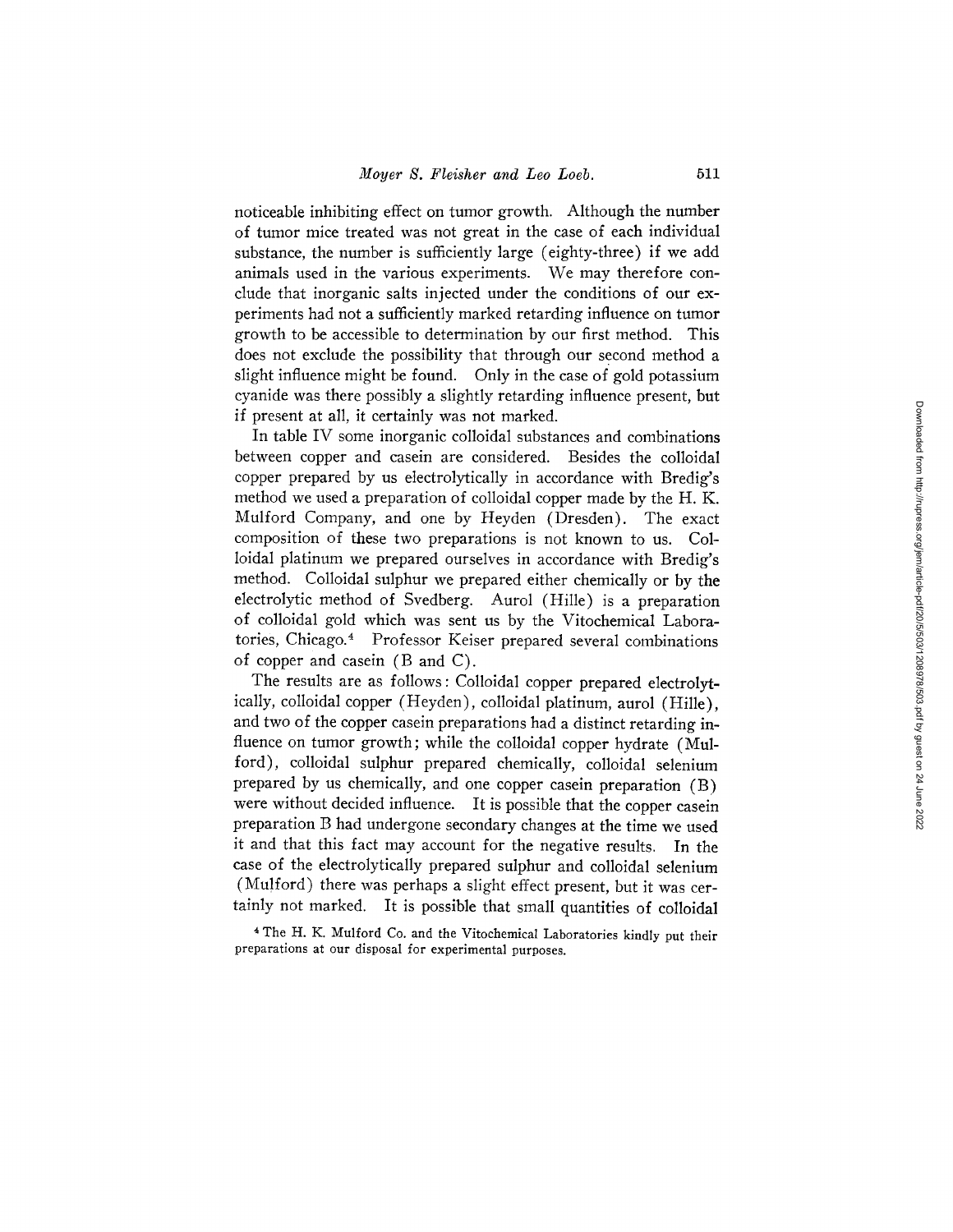platinum were admixed to the solution of dectrolytically prepared sulphur and that this may account for a slight effect which was possibly present.

Our method does not permit us to differentiate quantitatively between the efficacy of the various active substances. We observed a temporary retrogression during the period of injection in a few animals treated with aurol; but the number of retrogressing tumors in this case is too small to be of much significance. On the whole, however, the difference in the efficacy of the various preparations does not seem to be striking. Two preparations were tested as to their early effect on the tumor after one injection. Our own preparation of colloidal copper was without effect in this respect, while the Heyden preparation of colloidal copper had a marked effect.

We may then conclude that in contradistinction to the inorganic salts of molecular dispers character, which are without marked effect, certain colloidal solutions of heavy metals (copper, platinum, gold) are effective, inasmuch as they retard definitely the growth of a number of tumors of injected animals; of a similar activity are also combinations of copper salts and casein. However, according to the method of preparation of some of these substances their efficacy differs. None of these substances has a markedly destructive action on mouse tumors. In the majority of cases the effect is transitory and does not lead to a cure.

In table V the results of the injections of various organic substances are represented. We used various albuminous substances, as well as starch and lecithin, as representative of the carbohydrates and lipoids. In addition we used horse serum; tuberculin we used as a representative of bacterial toxins. Ethylhydrocuprein was successfully used by Morgenroth<sup> $5$ </sup> in the treatment of pneumococcus infections. Ergamin is a substance producing symptoms somewhat resembling anaphylactic shock. Of all these substances only casein and nucleoproteid preparations had a sufficiently retarding effect on tumor growth to be demonstrable by our method. And the effects of these substances seemed to be on the whole of a similar order to those produced by the colloidal metals. They differ, however, from

5 We are indebted to Professor Morgenroth and the manufacturers for the material at our disposal.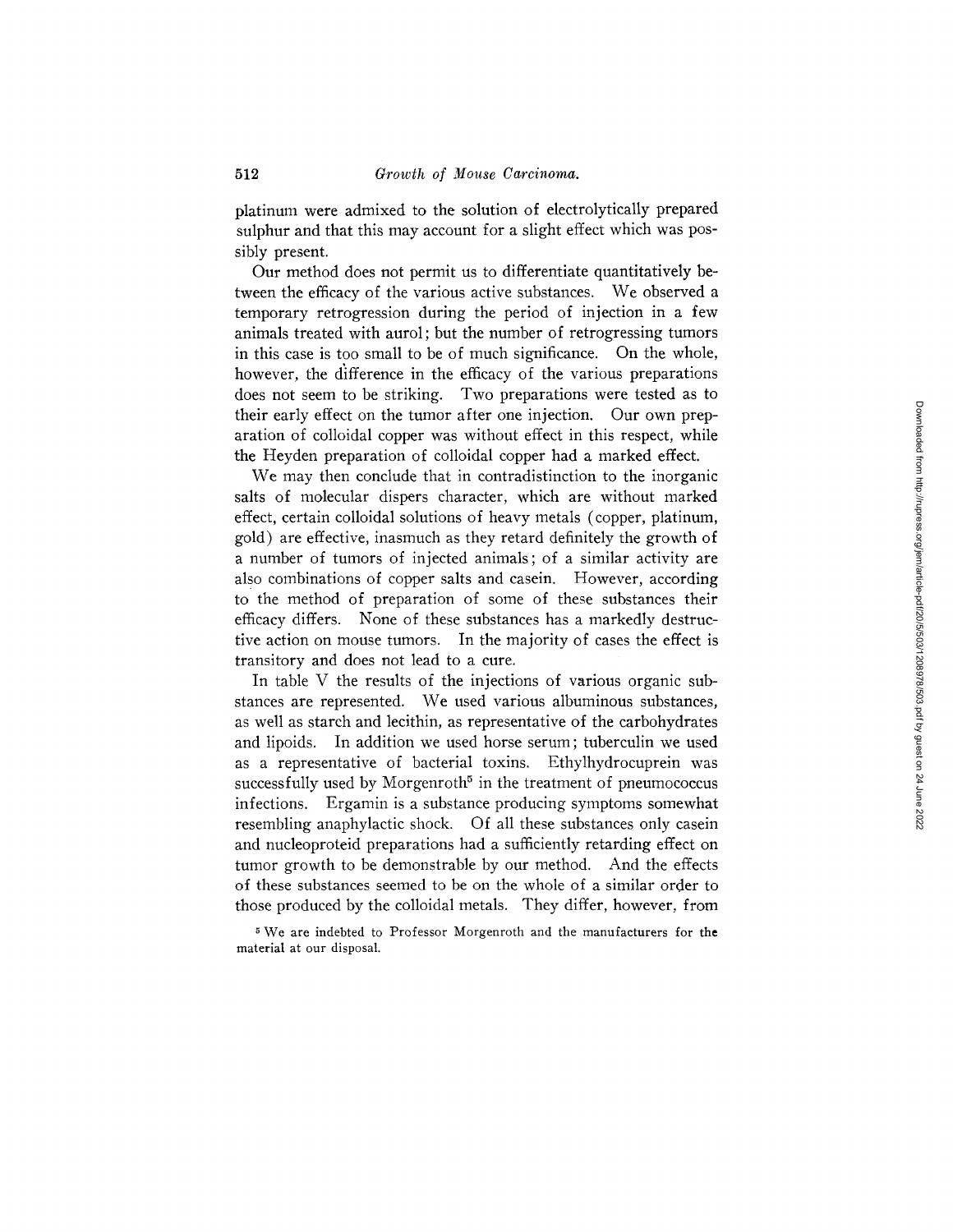|                           |                    |                   | Coefficient                               |           |                 | One injection.                                                      |                 |        | Several injec-<br>tions. |                                                                 |
|---------------------------|--------------------|-------------------|-------------------------------------------|-----------|-----------------|---------------------------------------------------------------------|-----------------|--------|--------------------------|-----------------------------------------------------------------|
| Substance.                | Lethal dose.       | Usual dose.       | of safety.<br>Lethal dose:<br>usual dose. |           |                 | Much<br>affected.<br>affected.<br>affected.<br>sightly<br>affected. | Normal.         |        |                          | Retarded<br>growth,<br>Retro-<br>gression,<br>Normal<br>growth, |
| Ethylhydrocup-            |                    |                   |                                           |           |                 |                                                                     |                 |        |                          |                                                                 |
| rein 0.375%               | $0.4 \, C.C.$      | $0.25$ c.c.       |                                           |           |                 |                                                                     |                 |        |                          |                                                                 |
|                           | 1.5 mg.            | 0.94 mg.          | 1:0.62                                    |           |                 |                                                                     |                 |        |                          | 4                                                               |
| Ergamin<br>(Bur-          |                    |                   |                                           |           |                 |                                                                     |                 |        |                          |                                                                 |
| roughs<br>and             |                    |                   |                                           |           |                 |                                                                     |                 |        |                          |                                                                 |
| Wellcome)                 |                    | 1.0 mg.           |                                           |           |                 |                                                                     |                 |        |                          | 6                                                               |
| Starch 5% sus-            |                    |                   |                                           |           |                 |                                                                     |                 |        |                          |                                                                 |
| $pension \dots \dots$     | $1.0 c.c. +$       | 0.75 c.c.         | $1:0.75+$                                 |           |                 |                                                                     | II              |        |                          | 6                                                               |
| Lecithin<br>$0.1\%$       |                    |                   |                                           |           |                 |                                                                     |                 |        |                          |                                                                 |
| $(Merck ovo) \dots$       | $0.75$ c.c.        | 0.5c.c.           |                                           |           |                 |                                                                     |                 |        |                          |                                                                 |
|                           | 0.75 mg.           | 0.5 mg.           | 1:0.66                                    |           |                 |                                                                     | 6               |        |                          | 6                                                               |
| Pepton $5\% \ldots$ .     | $1.5 - 1.25$ c.c.  | 0.6 c.c.          |                                           |           |                 |                                                                     |                 |        |                          |                                                                 |
|                           | $0.1 - 0.075$ mg.  | 0.03 mg.          | $1:0.4-$                                  |           |                 |                                                                     |                 |        |                          |                                                                 |
|                           |                    |                   | 0.5                                       |           |                 |                                                                     |                 | 13 101 |                          | 21                                                              |
| Protamin $0.1\%$ .        | 0.7 c.c.           | 0.5 c.c.          |                                           |           |                 |                                                                     |                 |        |                          |                                                                 |
|                           | 0.7 mg.            | $0.5$ mg.         | 1:0.72                                    |           |                 |                                                                     | IOİ             |        |                          | 10                                                              |
| Serum<br>globulin         |                    |                   |                                           |           |                 |                                                                     |                 |        |                          |                                                                 |
| $15\% \ldots \ldots$      | $2.0 - 1.5$ C.C.   | 1.0 c.c.          |                                           |           |                 |                                                                     |                 |        |                          |                                                                 |
|                           | $0.3 - 0.22$ gm.   | 0.15 mg.          | 1:0.5                                     |           |                 |                                                                     | 23 <sup>1</sup> |        |                          | $\mathbf Q$                                                     |
| Ovalbumin<br>$sat-$       |                    |                   |                                           |           |                 |                                                                     |                 |        |                          |                                                                 |
| urated                    | $1.5 - 1.0$ c.c.   | 0.75 C.C.         |                                           |           |                 |                                                                     |                 |        |                          |                                                                 |
|                           | $0.37 - 0.25$ gm.  | 0.18.gm.          | $1:0.5-$                                  |           |                 |                                                                     |                 |        |                          |                                                                 |
|                           |                    |                   | 0.75                                      |           |                 |                                                                     | 102             |        |                          | 23                                                              |
| Tuberculin (AT)           |                    |                   |                                           |           |                 |                                                                     |                 |        |                          |                                                                 |
| $50\% \ldots \ldots$      | $0.65 - 0.2$ c.c.  | $0.5 - 0.15$ c.c. | $1:0.8-$                                  |           |                 |                                                                     |                 |        |                          |                                                                 |
|                           |                    |                   | 0.75                                      |           |                 |                                                                     | 14              |        |                          | 9                                                               |
| Horse serum               | 1.5 c.c.           | 1.0 c.c.          | 1:0.66                                    |           |                 |                                                                     | 20              |        |                          | 4                                                               |
| Casein $1\frac{2}{3}\%$   | 2.0 c.c.           | 1.0 c.c.          |                                           |           |                 |                                                                     |                 |        |                          |                                                                 |
|                           | 32.0 mg.           | 16.0 mg.          | 1:0.5                                     | 46        | 6               | 20                                                                  | 22              | 68     |                          | 54                                                              |
| Casein $1\frac{2}{3}\%$ + |                    |                   |                                           |           |                 |                                                                     |                 |        |                          |                                                                 |
| $\text{subbur.} \ldots$ . | 2.0 C.C.           | 1.0 c.c.          |                                           |           |                 |                                                                     |                 |        |                          |                                                                 |
|                           | 32.0 mg.           | 16.0 mg.          | 1:0.5                                     | 66        | 15 <sub>1</sub> | 23                                                                  | 31              | 34     |                          | 16.                                                             |
| Nucleoproteid             |                    |                   |                                           |           |                 |                                                                     |                 |        |                          |                                                                 |
| (lymph gland of           |                    |                   |                                           |           |                 |                                                                     |                 |        |                          |                                                                 |
| cattle) $15\% \ldots$     | $0.75 - 0.25$ c.c. | $0.5 - 0.15$ c.c. |                                           |           |                 |                                                                     |                 |        |                          |                                                                 |
|                           | 113.0-38.0 mg.     | 76.0-22.0 mg.     | 1:0.66                                    | <b>18</b> | $\mathbf{I}$    | $\overline{\mathbf{A}}$                                             | 28              | 71     |                          | 5                                                               |
| Nucleoproteid             |                    |                   |                                           |           |                 |                                                                     |                 |        |                          |                                                                 |
| (kidney of cat-           |                    |                   |                                           |           |                 |                                                                     |                 |        |                          |                                                                 |
| tle) $15\% \ldots$ .      | $0.25 - 0.15$ c.c. | $0.2 - 0.1$ c.c.  |                                           |           |                 |                                                                     |                 |        |                          |                                                                 |
|                           | 38.0-22.0 mg.      | 30.0–15.0 mg.     | $1:0.8-$                                  |           |                 |                                                                     |                 |        |                          |                                                                 |
|                           |                    |                   | 0.66                                      | † 10      | $\mathbf{2}$    |                                                                     | $5 \mid 13$     | 17     |                          | ٥                                                               |

TABLE V.

the electrolytically prepared colloidal copper through the edema or hemorrhages which they cause and which is noticeable twenty-four hours after the first injection in many tumors of the injected mice. Here again casein and nucleoproteid were the only active substances, while all the other substances in table V were without direct effect on the tumors.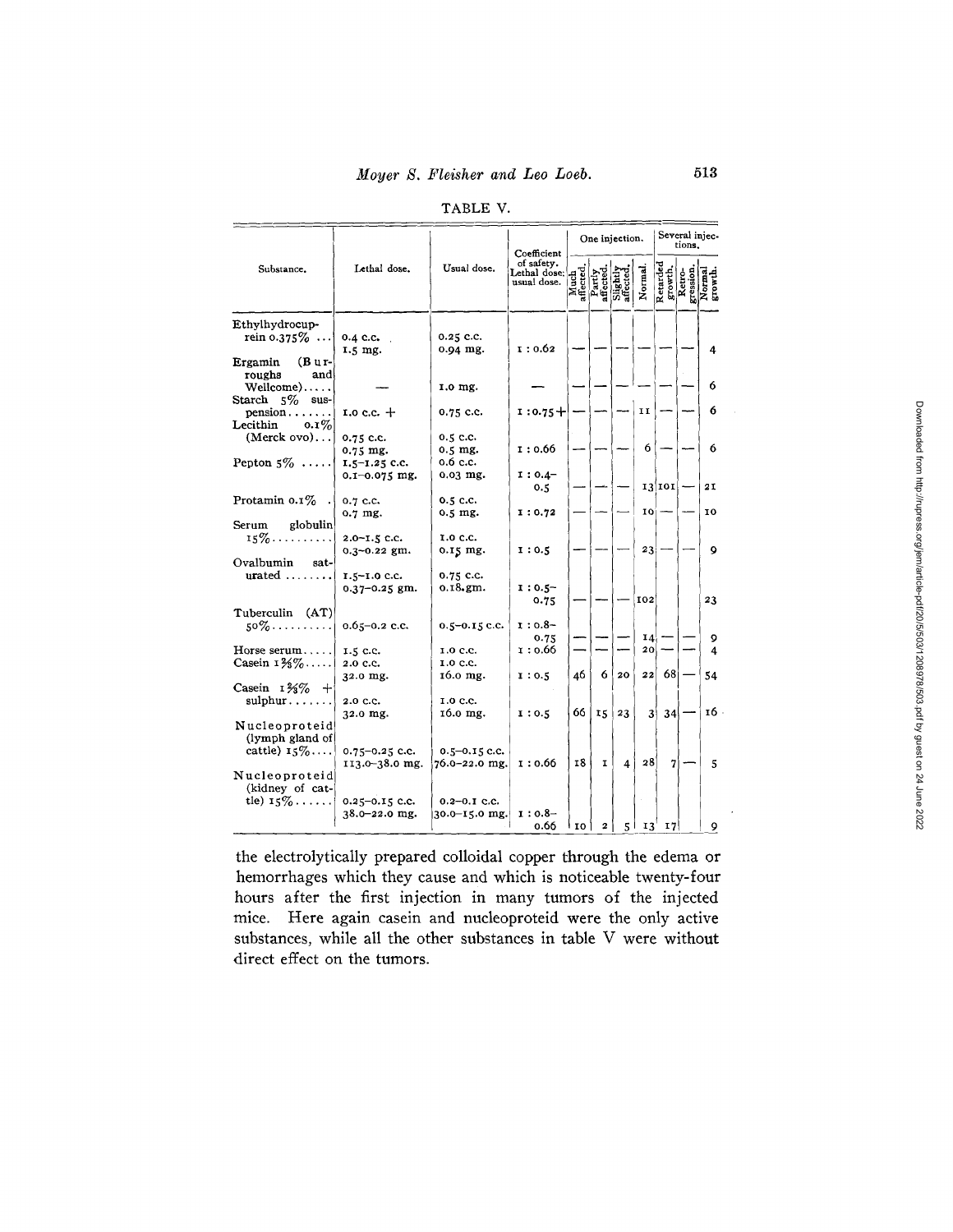In table VI the effect of hirudin and various combinations of hirudin and other substances is given. On the whole, hirudin is, as far as the number of affected tumors is concerned, not more effective than colloidal copper. It differs, however, from colloidal copper in

|  | TABLE VI. |
|--|-----------|
|  |           |

|                                                                                         |                  |                                               | Coeffi-<br>cient of                          |    | One injection.                                                  |         |                                            | Several in-<br>jections. |                   |
|-----------------------------------------------------------------------------------------|------------------|-----------------------------------------------|----------------------------------------------|----|-----------------------------------------------------------------|---------|--------------------------------------------|--------------------------|-------------------|
| Substance.                                                                              | Lethal dose.     | Usual dose.                                   | safety.<br>Lethal<br>dose:<br>usual<br>dose. |    | Much<br>affected,<br>Partly<br>slightly<br>Slightly<br>diected, | Normal. | Retarded<br>growth.<br>Retro-<br>gression. |                          | Normal<br>growth. |
| Hirudin 0.25% solu-                                                                     |                  |                                               |                                              |    |                                                                 |         |                                            |                          |                   |
| $tion \dots \dots \dots \dots$                                                          | 1.5-0.1 c.c.     | $0.05 - 1.0$ c.c.                             | $1:0.5-$                                     |    |                                                                 |         |                                            |                          |                   |
|                                                                                         | $3.7 - 0.25$ mg. | $2.5 - 0.125$ mg.                             | 0.065                                        | IJ |                                                                 |         |                                            |                          | $114$ 70 102      |
| $Hirudin + nucleo-$<br>$protein \ldots \ldots$                                          |                  | Usual dose of<br>hirudin $+$<br>usual dose of |                                              |    |                                                                 |         |                                            |                          |                   |
|                                                                                         |                  | nucleoproteid                                 |                                              | I0 |                                                                 |         |                                            | 1.11                     | 2                 |
| Colloidal copper $+$<br>hirudin                                                         |                  | Colloidal copper<br>$0.5 - 0.25$ c.c.         |                                              |    |                                                                 |         |                                            |                          |                   |
|                                                                                         |                  | Hirudin                                       |                                              |    |                                                                 |         |                                            |                          |                   |
|                                                                                         |                  | $0.125 - 0.25$ mg.                            |                                              |    |                                                                 |         |                                            |                          |                   |
| Different one each<br>day: colloidal cop-<br>per, casein, hiru-                         |                  |                                               |                                              |    |                                                                 |         | IJ                                         | 24                       | 6                 |
| din, nucleoproteid<br>Colloidal copper, in-<br>travenously.<br>Hi-<br>rudin, subcutane- |                  | Usual doses                                   |                                              |    |                                                                 |         | 34                                         |                          | <b>I2</b>         |
| $ously \ldots \ldots \ldots$                                                            |                  | Colloidal<br>copper                           |                                              |    |                                                                 |         |                                            |                          |                   |
|                                                                                         |                  | 1.0 c.c.                                      |                                              |    |                                                                 |         |                                            |                          |                   |
|                                                                                         |                  | Hirudin                                       |                                              |    |                                                                 |         |                                            |                          |                   |
|                                                                                         |                  | 0.80 mg.                                      |                                              |    |                                                                 |         |                                            |                          | 6                 |
| Hirudin, subcutane-                                                                     |                  |                                               |                                              |    |                                                                 |         |                                            |                          |                   |
| ously $0.25\% \ldots$ .                                                                 |                  | $0.25$ c.c.                                   |                                              |    |                                                                 |         | 2                                          |                          |                   |
|                                                                                         |                  | $0.8$ mg.                                     |                                              |    |                                                                 |         |                                            |                          | 9                 |

two respects: (I) the number of tumors retrogressing under the influence of hirudin is considerably greater; and  $(2)$  one single injection has a marked effect on the tumor, causing hemorrhage and edema. As we saw previously, colloidal copper did not have such an effect. The retrogression of the tumors is usually not a permanent one; but after temporary cessation of the injections the tumors begin in the majority of cases sooner or later to grow again; a certain number of the tumors, however, retrogress definitely. Hirudin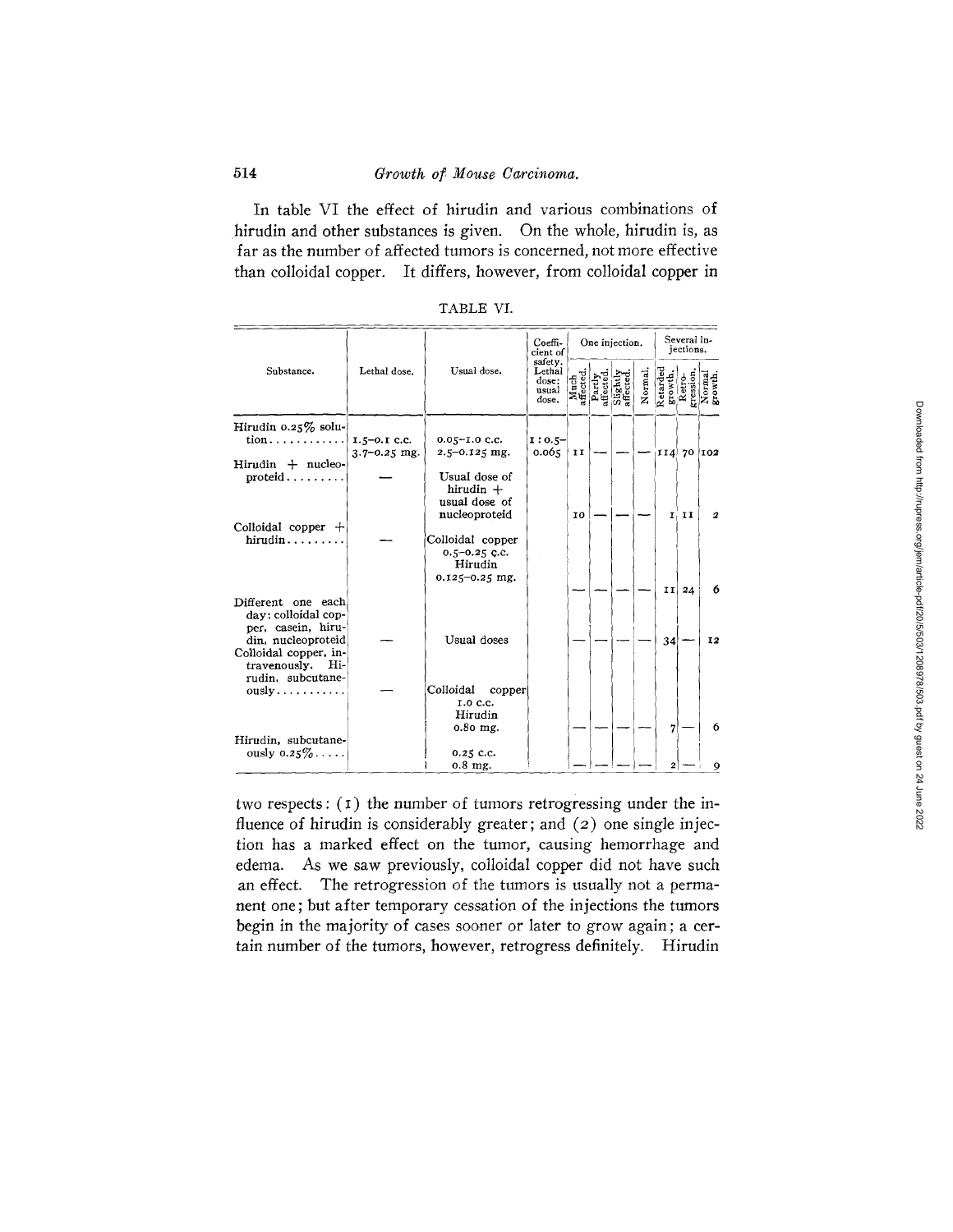given subcutaneously was without a marked effect. It is, however, to be noted that the efficacy of several samples of hirudin differed and that the results obtained at different periods were not equally marked. More effective than hirudin alone was a combination of hirudin and either nucleoproteid or colloidal copper, both substances being given at the same time. In combination with nucleoproteid the number of retrogressions was considerably greater than in cases in which hirudin alone was used. It is, however, to be considered that at that time the hirudin which we used was stronger than some later samples that we received. A combination of colloidal copper and hirudin was also effective. The number of retrogressing tumors was here very great, much greater than with either hirudin or colloidal copper alone. This combination is also highly toxic and a large number of the tumor mice injected died. If the hirudin was given subcutaneously instead of intravenously, while the colloidal copper was given intravenously, the effect was merely that of the colloidal copper. Hirudin administered subcutaneously was therefore again ineffective.

As we shall see later, processes of immunization take place in the course of a series of injections. It was therefore of interest to test the effect of a combination of four different substances, a new substance being given on each successive day. Colloidal copper, casein, hirudin, and nucleoproteid were thus alternately administered. There was, perhaps, a somewhat stronger effect than in cases in which each of these substances was given alone for four successive days, but the difference was not marked. This result points to the conclusion that one single injection of a certain substance does not lead to the production of a noticeable degree of immunity.

In addition to these experiments carried out by means of the first method, we carried out a series of experiments with the second method, in order to obtain results of a more quantitative character.

All the tumors treated in an experiment in the same manner represented a series. Inasmuch as the percentage increase of tumors in weight or volume depends on their weight at the time when the experiment was started, we had to subdivide a series in different classes, according to the weight of the tumors on the ninth day. In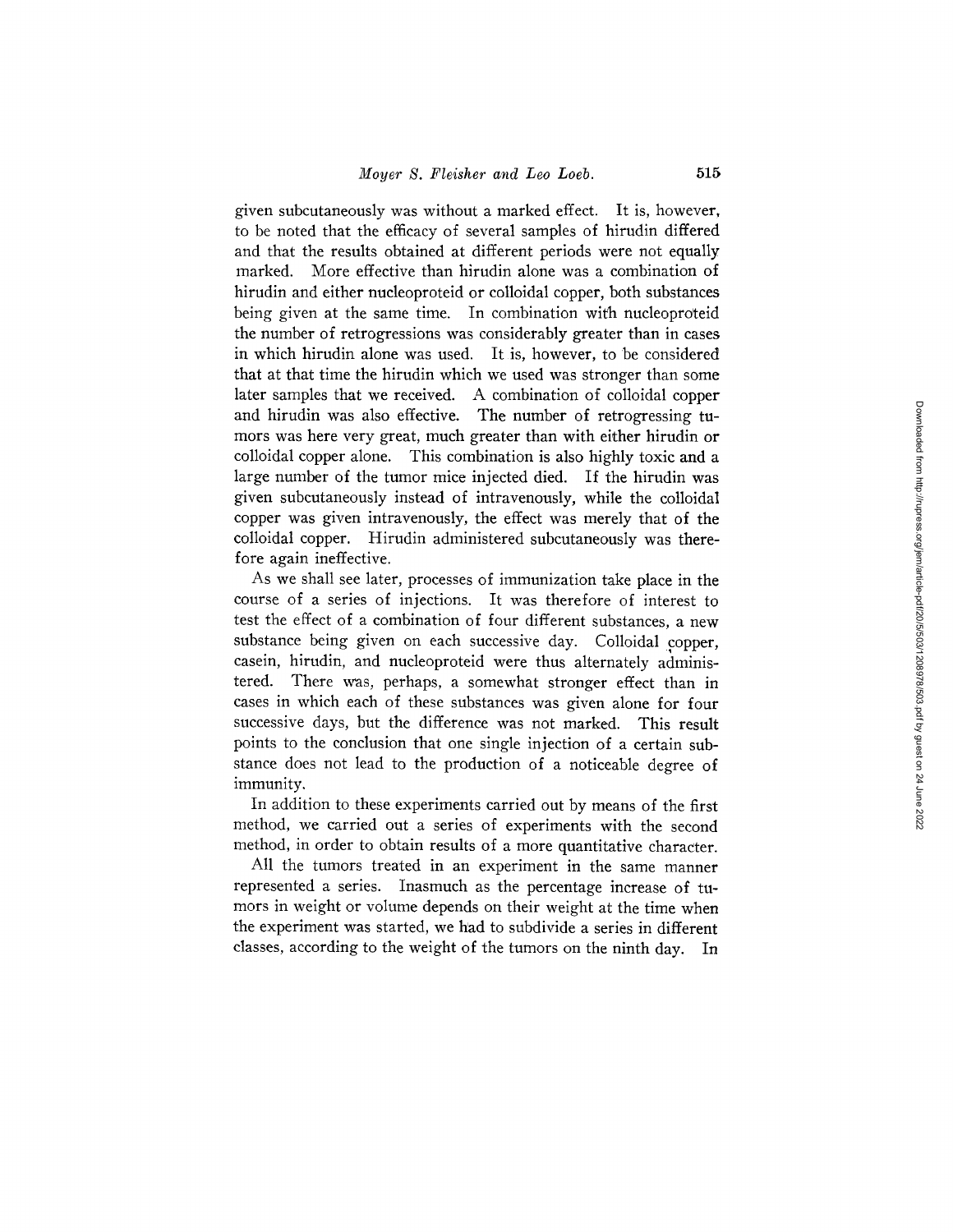all experiments the classes were as follows: class  $a =$  tumors weighing 360 milligrams or more; class  $c =$  tumors weighing between 230 and 360 milligrams; class  $d=$  tumors weighing between 130 and 230 milligrams; class  $f =$  tumors weighing between 25 and 130 milligrams.

In cases in which we were unable to weigh each tumor at the end of the experiment, we divided the various classes into smaller groups, according to the weight of the tumors on the ninth day, and all the tumors of one group were weighed together. In table VII the results obtained by the second method are given.

In the first column we find the number of mice used in testing each substance. In the case of pepton and ovalbumin we referred separately to the individual experiments made with each of these substances. In addition we give a summary of the three experiments done with each of these two substances. In the third experiment we give two sets of figures; in one set all the tumors were included; in the corrected set we omitted from consideration the various retrogressing tumors. This seemed to be a fairer way of calculation, because in this experiment there were also a number of retrogressions in the control tumors. In all our tables only the tumors of such animals were included as lived to the end of the experiment. All animals that died before that time were omitted. The last four columns of the table  $(a, c, d, f)$  give the percentage increase in weight in the different classes of tumors arranged in accordance with their weight nine days after inoculation; a represents the largest, f the smallest tumors. Columns 2, 3, 4, and 5 ( $\alpha$ ,  $\beta$ ,  $\gamma$ ,  $\delta$ ) give the average percentage increase of the tumors of a series. We describe in the following paper $6$  on "Immunization against substances inhibiting tumor growth" the methods used by us for the determination of these averages.

In the first line in table VII the percentage increase of normal control mice is given. The second line gives the corresponding figures for mice injected with colloidal copper. We recognize clearly the depressing effect of colloidal copper on tumor growth. While the normal control tumors gain I7o to I8o per cent. in weight in four days, in the tumors of the injected animals, including those in

6 Fleisher, M. S., Vera, M., and Loeb, L., *Jour. Exper. Med.,* 1914, xx, 522.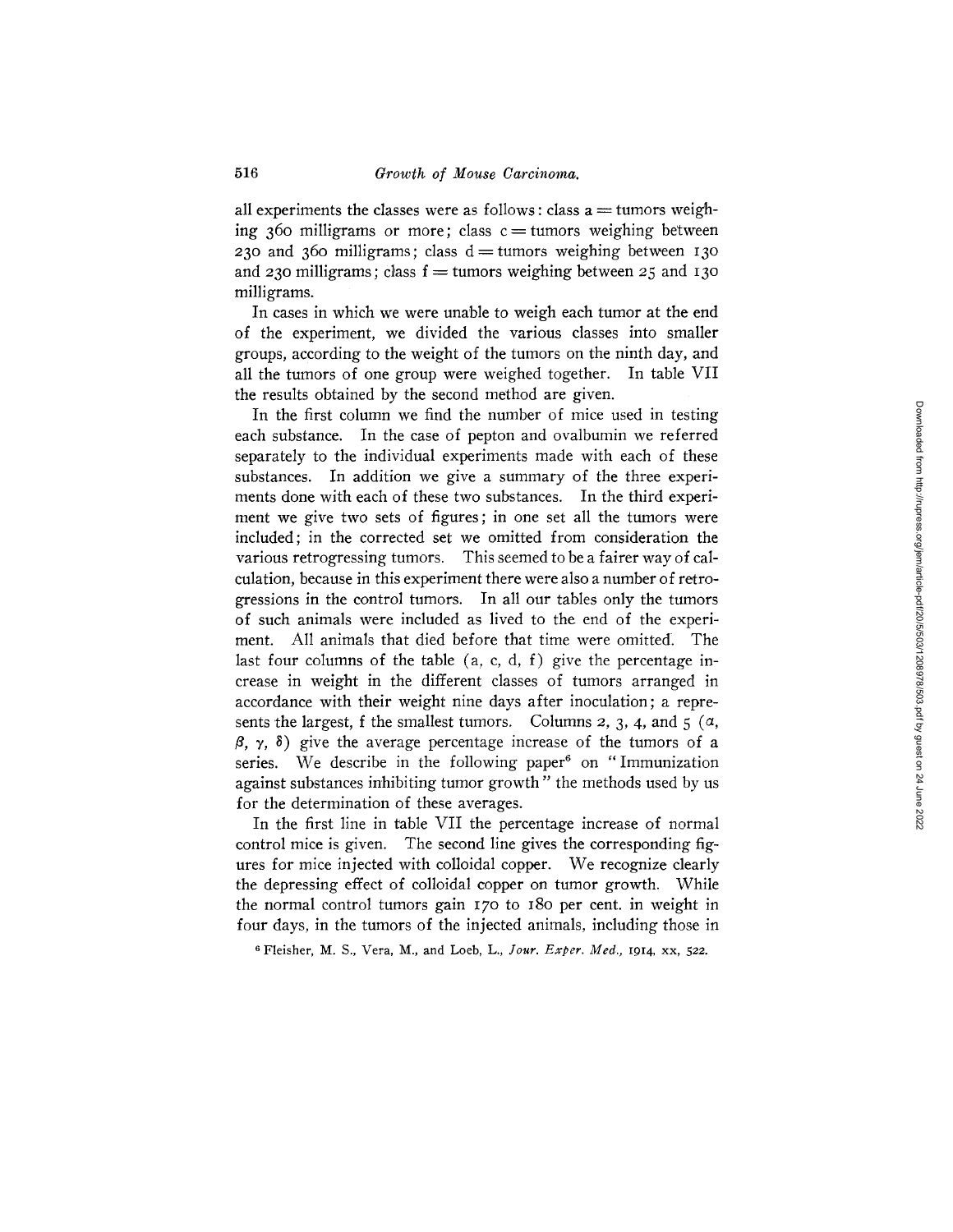*Moyer 8. Pleisher and Leo Loeb.* **517** 

|                                         | of mice<br>ź | B                                  | æ                             |                               |                              | m.                                                                                                                                                                                                                                                                                                          |                                          |                                                                                             |                                          |
|-----------------------------------------|--------------|------------------------------------|-------------------------------|-------------------------------|------------------------------|-------------------------------------------------------------------------------------------------------------------------------------------------------------------------------------------------------------------------------------------------------------------------------------------------------------|------------------------------------------|---------------------------------------------------------------------------------------------|------------------------------------------|
| Normal controls                         | 202          |                                    |                               |                               |                              |                                                                                                                                                                                                                                                                                                             |                                          |                                                                                             |                                          |
| coppe<br>Colloida                       |              |                                    |                               |                               |                              |                                                                                                                                                                                                                                                                                                             |                                          |                                                                                             |                                          |
| Aurol.                                  |              |                                    |                               |                               |                              |                                                                                                                                                                                                                                                                                                             |                                          |                                                                                             |                                          |
| Hirudin                                 |              |                                    |                               |                               |                              |                                                                                                                                                                                                                                                                                                             |                                          |                                                                                             |                                          |
| Casein.                                 |              |                                    |                               |                               |                              |                                                                                                                                                                                                                                                                                                             |                                          |                                                                                             |                                          |
|                                         |              |                                    |                               |                               |                              |                                                                                                                                                                                                                                                                                                             |                                          |                                                                                             |                                          |
| Pepton 1.<br>Pepton 2.                  | 8888488      | 225522552<br>225522555<br>22552555 | 2222222<br>2222223<br>22222   | 2222222<br>22222222<br>222222 | 8888888<br>8898888<br>889888 | $\begin{array}{l} 2651 \\ 2698 \\ 2698 \\ 2698 \\ 2619 \\ 26111 \\ 26111 \\ 26111 \\ 26111 \\ 2711 \\ 28111 \\ 28111 \\ 29111 \\ 20211 \\ 2131 \\ 2031 \\ 20411 \\ 2131 \\ 2051 \\ 2051 \\ 2051 \\ 2051 \\ 2051 \\ 2051 \\ 2051 \\ 2051 \\ 2051 \\ 2051 \\ 2051 \\ 2051 \\ 2051 \\ 2051 \\ 2051 \\ 2051 \\$ | 2257<br>555575758<br>20575758<br>2058888 |                                                                                             |                                          |
| Pepton 3                                |              |                                    |                               |                               |                              |                                                                                                                                                                                                                                                                                                             |                                          |                                                                                             |                                          |
| omitting retrogressing<br>Corrected     |              |                                    |                               |                               |                              |                                                                                                                                                                                                                                                                                                             |                                          |                                                                                             |                                          |
| to those in controls<br>similar         |              |                                    |                               |                               |                              |                                                                                                                                                                                                                                                                                                             |                                          |                                                                                             |                                          |
| Summary<br>Pepton                       | $^{122}$     | 52%                                | $73\%$                        | 157%                          | $155\%$                      | <b>94%</b>                                                                                                                                                                                                                                                                                                  | Poli                                     |                                                                                             |                                          |
| Corrected<br>Summary.<br>Pepton         | Ě            |                                    |                               |                               |                              |                                                                                                                                                                                                                                                                                                             |                                          |                                                                                             |                                          |
| Ovalbumen                               |              |                                    |                               |                               |                              |                                                                                                                                                                                                                                                                                                             |                                          |                                                                                             |                                          |
| Ovalbumen <sub>2</sub>                  |              |                                    |                               |                               |                              |                                                                                                                                                                                                                                                                                                             |                                          |                                                                                             |                                          |
| Ovalbumen                               |              |                                    |                               |                               |                              |                                                                                                                                                                                                                                                                                                             |                                          |                                                                                             |                                          |
| omitting retrogressing 1<br>Corrected,  |              |                                    |                               |                               |                              |                                                                                                                                                                                                                                                                                                             |                                          |                                                                                             |                                          |
| Summary<br>Ovalbumen                    |              |                                    |                               |                               |                              |                                                                                                                                                                                                                                                                                                             |                                          |                                                                                             |                                          |
| Summary. Corrected figure.<br>Ovalbumen | 2445         | 222225<br>22225<br>2222            | 7292888<br>72928888<br>728888 | 222222<br>222222<br>2222      | 222222<br>22222<br>2222      | 22<br>2222<br>2222<br>2222                                                                                                                                                                                                                                                                                  |                                          | 2008<br>2007 11 12 12 13 14 15 16 17<br>2008 12 13 14 15 16 17<br>2008 12 14 15 17 18 17 18 | 88888888888<br>1389855884<br>88888888888 |

TABLE VII.

 $\overline{\phantom{a}}$ 

**2**  "0 **o**  b~ **& i**  ¢~'~  $\bullet$  .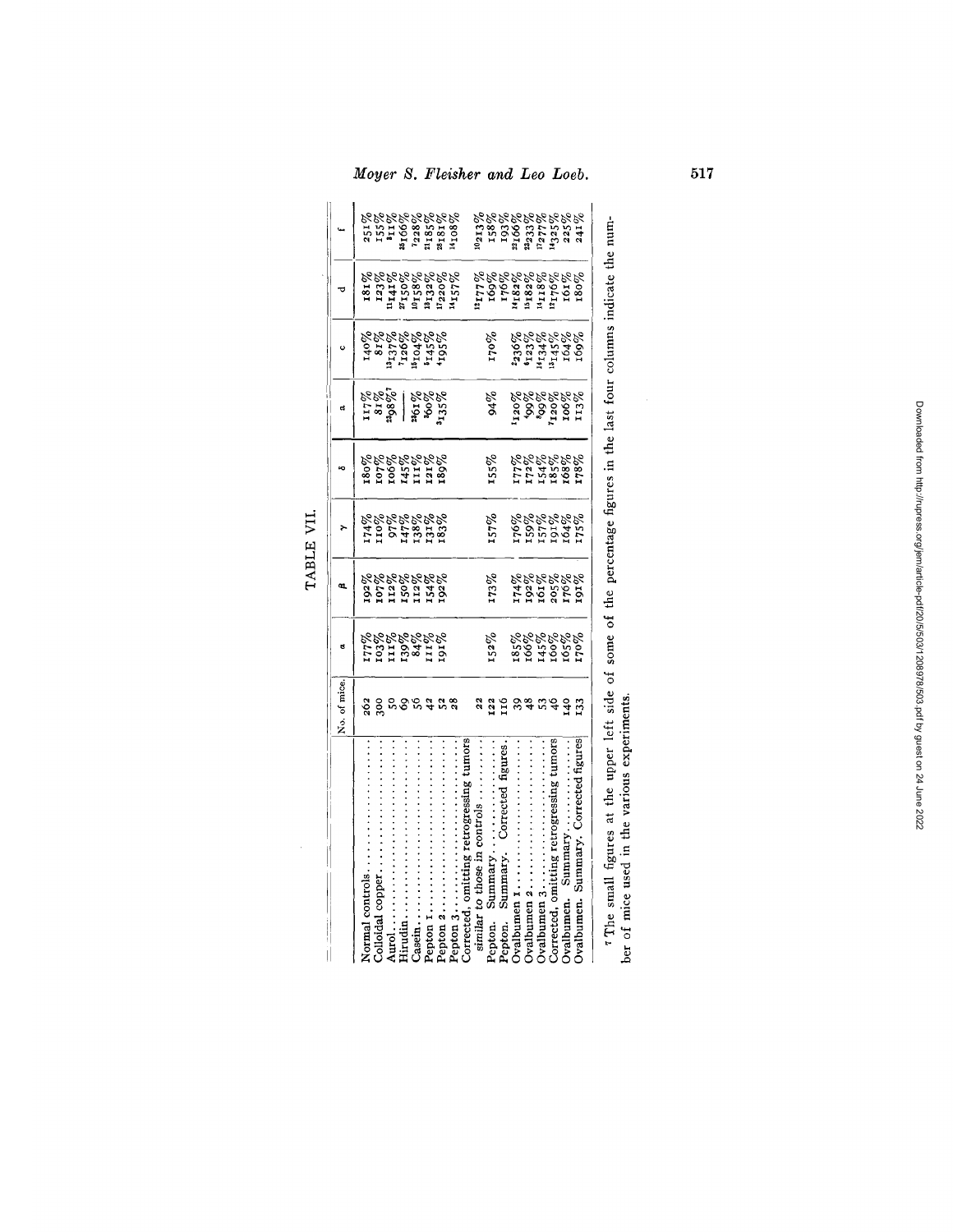which no effect was noticeable, as well as those which were influenced by the colloidal copper, the increase was from IOO to IiO per cent.

As will be seen from the tables, our figures in the case of colloidal copper are based on the examination of a large number of mice.

Aurol is effective, but probably less so than colloidal copper. In this experiment some of the smaller tumors retrogressed and the figure for f is therefore very low. The low percentage increase in group f reduces considerably the average increase of the tumors treated with aurol. Inasmuch as the number of mice in class f was very small, we must not attach too much importance to this figure. In the other classes the reduction in percentage increase in weight was considerably less than in colloidal copper. In the case of aurol we noticed a dark bluish grey discoloration of the tumors, liver, and occasionally the spleen, after four injections had been given. Apparently this discoloration was due to a deposit of foreign material in capsule and stroma.<sup>8</sup>

Hirudin also had a distinctly inhibiting effect. The full effect can, however, not be appreciated from a study of our figures, as there was much coagulated blood and marked edema in the tumors of the injected mice. The effect of hirudin is therefore more marked than is indicated by the figures of our table. Besides, a number of these tumors are usually found to retrogress when the observation of the tumors of mice injected with hirudin is prolonged.

Casein is also effective, hut perhaps not quite so effective as colloidal copper. Here the average increase determined according to the methods is especially low because the number of the large tumors was great and their growth was unusually retarded.

While casein served as a representative of the albuminous substances which we had found effective in employing the first method of measurement, we used pepton and ovalbumin as representatives of those proteids which the first method showed to be ineffective, or less effective. With each of these two substances we made three experiments. In the first experiment the mortality among the in-

s We intend to examine the character of the deposit more closely as soon as possible. On fixed and stained specimens the cause of the discoloration could not be determined.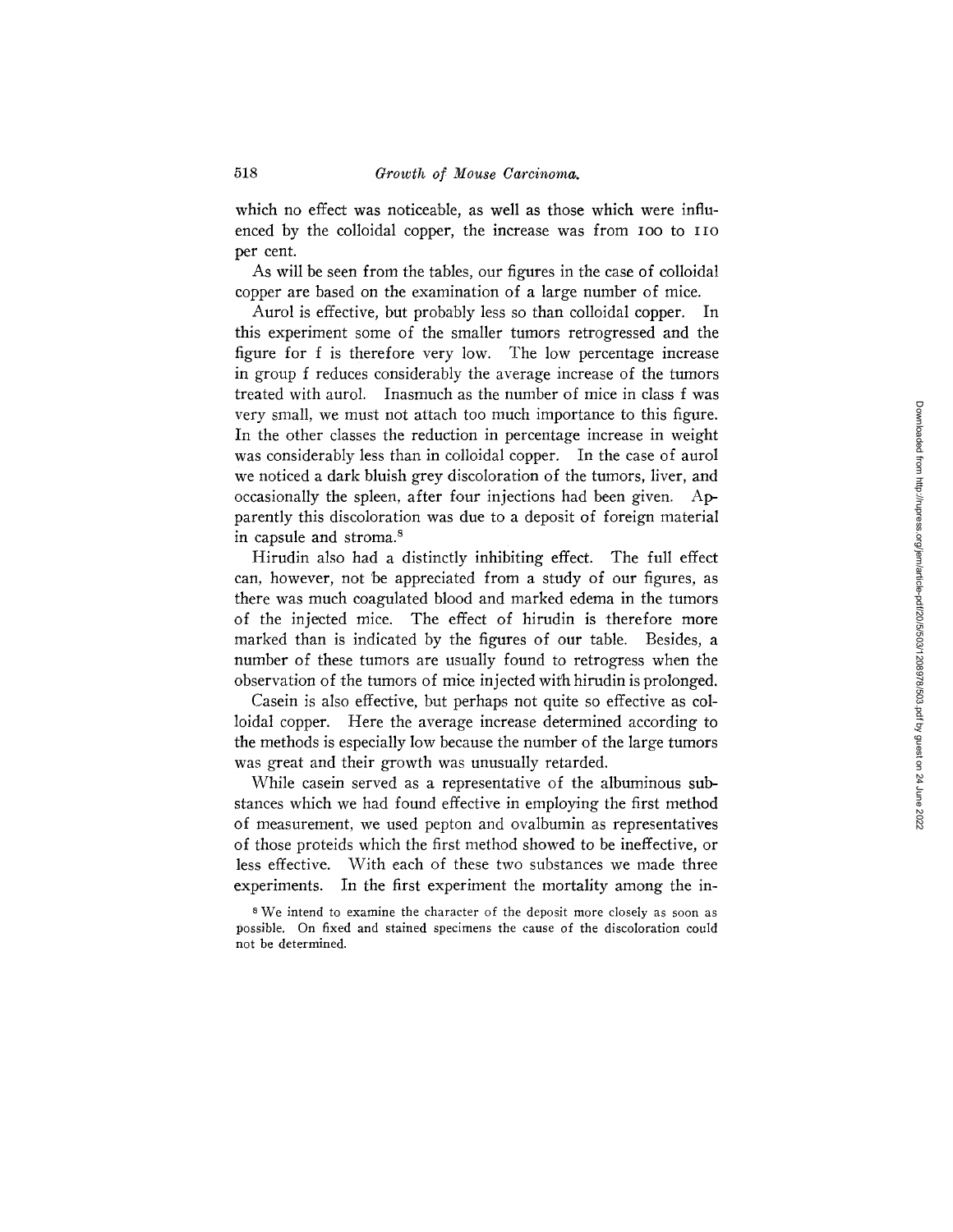jected mice had been very great, about one half of all the injected mice dying after the first injection. The remaining mice also were somewhat affected. The mice injected with pepton showed very much retarded tumor growth. The effect was here similar to colloidal copper. The mice injected with ovalbumin behaved differently in different classes. In this experiment the first dose of the substances given had evidently been too strong and the general health of the mice may have suffered in consequence. We may state that neither after injection of colloidal copper nor of casein does the general condition of the mice seem to suffer.

In the second experiment an effect on the part of pepton as well as ovalbumin was either absent or very small. A slight reduction in class f must not be overestimated, inasmuch as in class f spontaneous retrogressions are apt to occur. In the third experiment there occurred in the control experiments a number of spontaneous retrogressions of tumors. Retrogression of tumors in the animals injected with pepton or ovalbumin must therefore in the main not be attributed to the action of these substances, and the mice with retrogressing tumors should be entirely omitted, in order to obtain a fair estimate of the action of these substances. With these corrected figures ovalbumin was without effect in the third experiment, while the original figures indicated some effect of ovalbumin, which was, however, considerably less than casein. With pepton only tumors of classes d and f were used in this experiment. There was in this case some effect in class f noticeable in using either of the two figures. The corrected figures of class d were approximately the figures of normal mice, while the uncorrected figures were similar to those of casein. If we consider the summary of the three experiments we find that pepton has decidedly less effect on the tumors than casein, although it has some effect, while ovalbumin is almost without effect. These experiments make it probable, therefore, that ovalbumin and pepton are decidedly less effective than casein, although they may have some effect, especially pepton; and they confirm therefore, on the whole, the conclusions based on the first method. We believe, however, that further experiments are necessary to make our conclusion concerning the different efficacy of various proteids definite.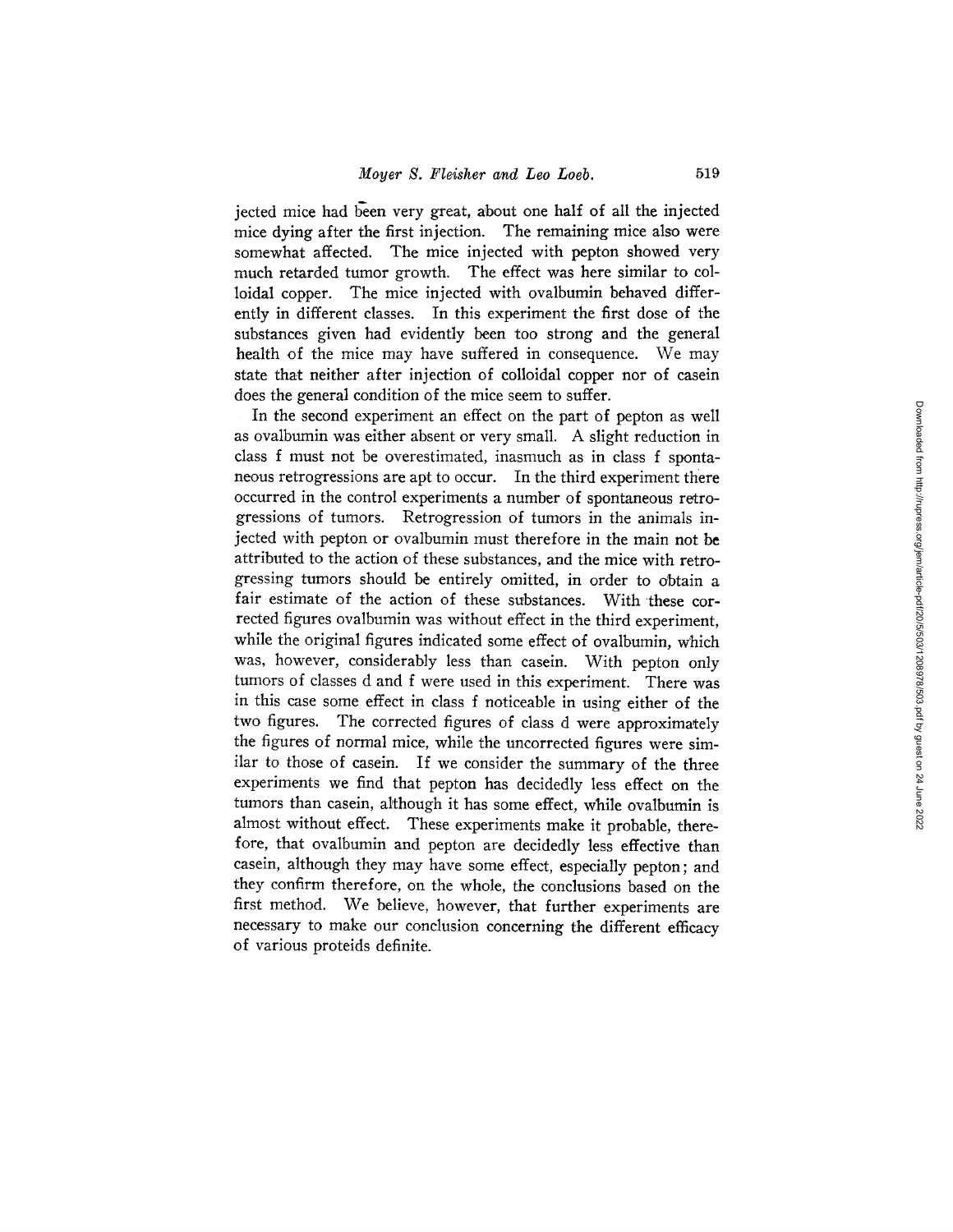While in the case of most substances which we used we studied the effect on the growth between the ninth and thirteenth day after the inoculation of the tumor, we determined in the case of colloidal copper and of hirudin in addition the effect of injections given from the second to the sixth day after inoculation. We found that the tumors of animals treated in this way were on the ninth day after inoculation as large as tumors of animals which had not been injected. It seems, therefore, that injections given at an early date are without a noticeable effect on tumor growth. This is perhaps due to the fact that at the early period the vascularization of the tumor has not yet progressed as far as later, and perhaps also to the lesser interference with the circulation through pressure at this early period. If, however, the tumors have reached a certain development, such as is found between the ninth and twelfth days after inoculation, they are much more accessible to the action of colloidal copper.

TABLE VIII.

*Decrease of Percentage Increase in Weight under the Influence of Colloidal Copper in the Different Classes.* 

| Group. | Tumors.<br>Control mice. | Increase in weight of tumors in<br>mice injected with copper. |
|--------|--------------------------|---------------------------------------------------------------|
| a      | $100\%$                  | 69 %                                                          |
| c      | $100 \%$                 | 58%                                                           |
| d      | $100\%$                  | 68%                                                           |
|        | 100 %                    | $62\%$                                                        |

It was of interest to determine whether there was any difference between small and large tumors in the degree with which they are influenced by the injection of colloidal copper. In table VIII the tumors are arranged in classes, a, c, d, f, according to their size. If we take IOO per cent. as the standard of the average increase in weight of the various classes of control tumors, the tumors in the various classes of injected mice lose approximately in the same proportion under the influence of colloidal copper. Tumors of different size are therefore relatively influenced in a similar manner through the injections of colloidal copper. While the relative loss in all classes is approximately the same, the absolute loss is of course greater, the greater the percentage increase in weight of the different classes in normal control mice.